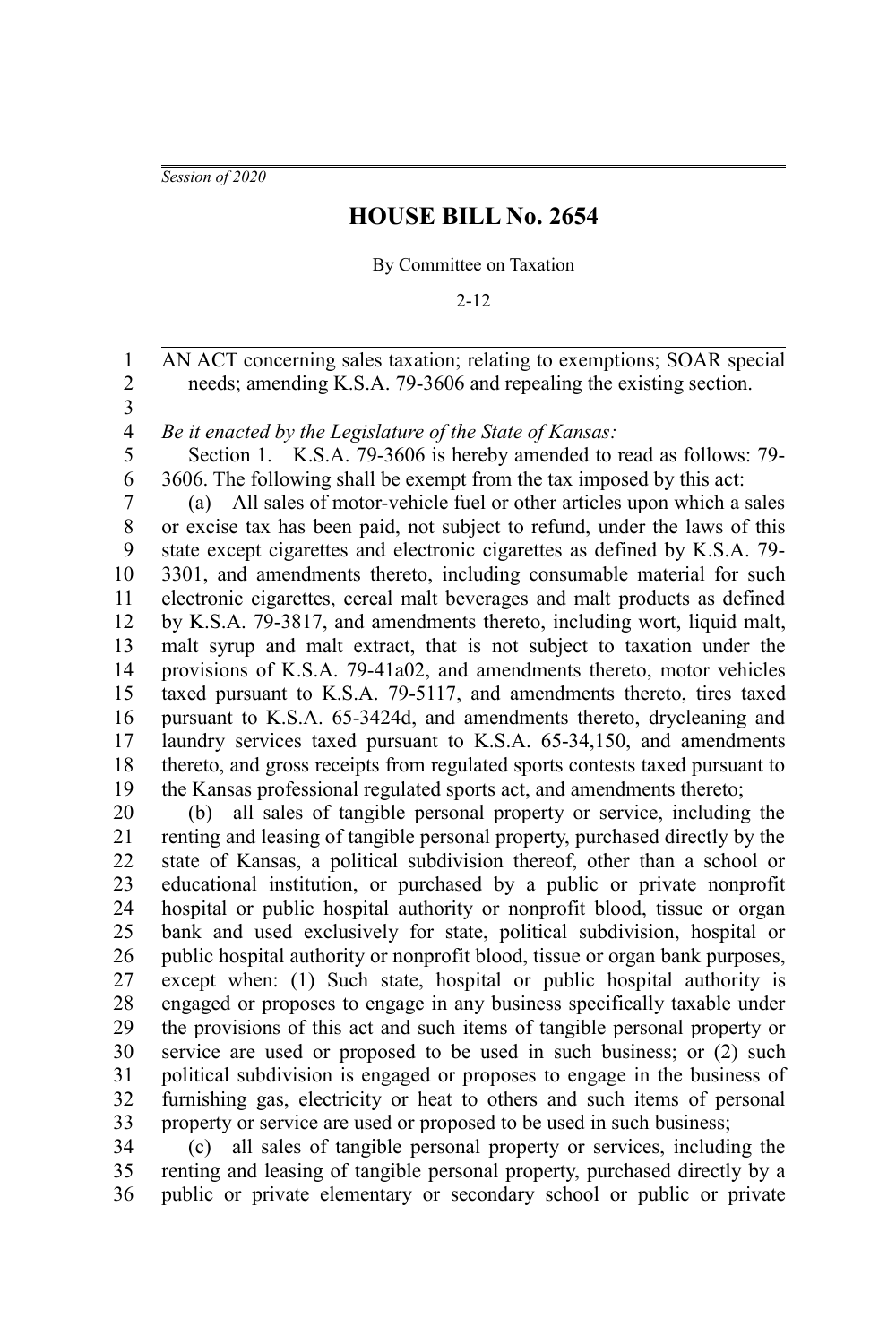nonprofit educational institution and used primarily by such school or institution for nonsectarian programs and activities provided or sponsored by such school or institution or in the erection, repair or enlargement of buildings to be used for such purposes. The exemption herein provided shall not apply to erection, construction, repair, enlargement or equipment of buildings used primarily for human habitation; 1 2 3 4 5 6

(d) all sales of tangible personal property or services purchased by a contractor for the purpose of constructing, equipping, reconstructing, maintaining, repairing, enlarging, furnishing or remodeling facilities for any public or private nonprofit hospital or public hospital authority, public or private elementary or secondary school, a public or private nonprofit educational institution, state correctional institution including a privately constructed correctional institution contracted for state use and ownership, that would be exempt from taxation under the provisions of this act if purchased directly by such hospital or public hospital authority, school, educational institution or a state correctional institution; and all sales of tangible personal property or services purchased by a contractor for the purpose of constructing, equipping, reconstructing, maintaining, repairing, enlarging, furnishing or remodeling facilities for any political subdivision of the state or district described in subsection (s), the total cost of which is paid from funds of such political subdivision or district and that would be exempt from taxation under the provisions of this act if purchased directly by such political subdivision or district. Nothing in this subsection or in the provisions of K.S.A. 12-3418, and amendments thereto, shall be deemed to exempt the purchase of any construction machinery, equipment or tools used in the constructing, equipping, reconstructing, maintaining, repairing, enlarging, furnishing or remodeling facilities for any political subdivision of the state or any such district. As used in this subsection, K.S.A. 12-3418 and 79-3640, and amendments thereto, "funds of a political subdivision" shall mean general tax revenues, the proceeds of any bonds and gifts or grants-in-aid. Gifts shall not mean funds used for the purpose of constructing, equipping, reconstructing, repairing, enlarging, furnishing or remodeling facilities that are to be leased to the donor. When any political subdivision of the state, district described in subsection (s), public or private nonprofit hospital or public hospital authority, public or private elementary or secondary school, public or private nonprofit educational institution, state correctional institution including a privately constructed correctional institution contracted for state use and ownership shall contract for the purpose of constructing, equipping, reconstructing, maintaining, repairing, enlarging, furnishing or remodeling facilities, it shall obtain from the state and furnish to the contractor an exemption certificate for the project involved, and the contractor may purchase materials for incorporation in such project. The contractor shall furnish the 7 8 9 10 11 12 13 14 15 16 17 18 19 20 21 22 23 24 25 26 27 28 29 30 31 32 33 34 35 36 37 38 39 40 41 42 43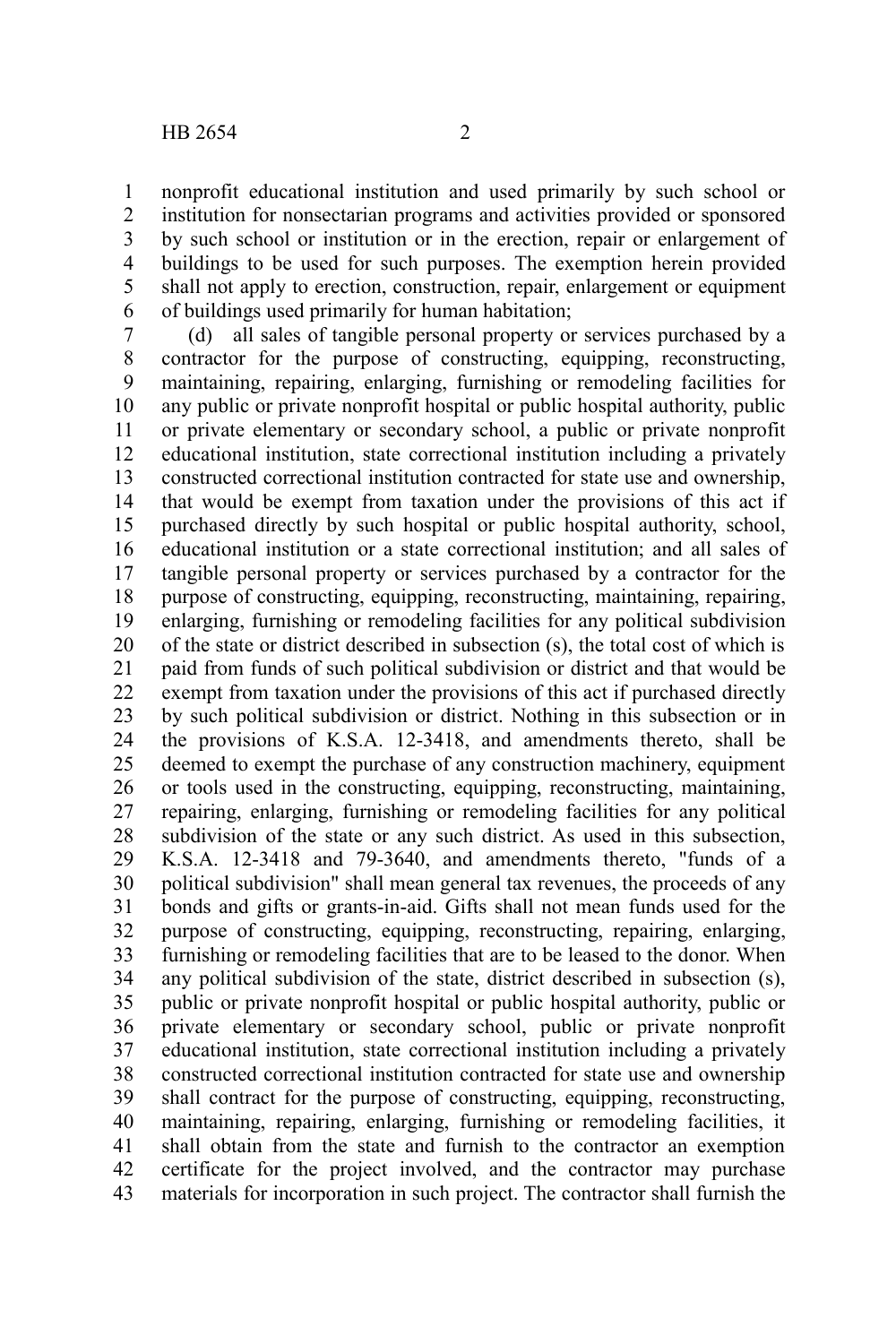number of such certificate to all suppliers from whom such purchases are made, and such suppliers shall execute invoices covering the same bearing the number of such certificate. Upon completion of the project the contractor shall furnish to the political subdivision, district described in subsection (s), hospital or public hospital authority, school, educational institution or department of corrections concerned a sworn statement, on a form to be provided by the director of taxation, that all purchases so made were entitled to exemption under this subsection. As an alternative to the foregoing procedure, any such contracting entity may apply to the secretary of revenue for agent status for the sole purpose of issuing and furnishing project exemption certificates to contractors pursuant to rules and regulations adopted by the secretary establishing conditions and standards for the granting and maintaining of such status. All invoices shall be held by the contractor for a period of five years and shall be subject to audit by the director of taxation. If any materials purchased under such a certificate are found not to have been incorporated in the building or other project or not to have been returned for credit or the sales or compensating tax otherwise imposed upon such materials that will not be so incorporated in the building or other project reported and paid by such contractor to the director of taxation not later than the  $20<sup>th</sup>$  day of the month following the close of the month in which it shall be determined that such materials will not be used for the purpose for which such certificate was issued, the political subdivision, district described in subsection (s), hospital or public hospital authority, school, educational institution or the contractor contracting with the department of corrections for a correctional institution concerned shall be liable for tax on all materials purchased for the project, and upon payment thereof it may recover the same from the contractor together with reasonable attorney fees. Any contractor or any agent, employee or subcontractor thereof, who shall use or otherwise dispose of any materials purchased under such a certificate for any purpose other than that for which such a certificate is issued without the payment of the sales or compensating tax otherwise imposed upon such materials, shall be guilty of a misdemeanor and, upon conviction therefor, shall be subject to the penalties provided for in K.S.A. 79-3615(h), and amendments thereto; 1 2 3 4 5 6 7 8 9 10 11 12 13 14 15 16 17 18 19 20 21 22 23 24 25 26 27 28 29 30 31 32 33 34 35

(e) all sales of tangible personal property or services purchased by a contractor for the erection, repair or enlargement of buildings or other projects for the government of the United States, its agencies or instrumentalities, that would be exempt from taxation if purchased directly by the government of the United States, its agencies or instrumentalities. When the government of the United States, its agencies or instrumentalities shall contract for the erection, repair, or enlargement of any building or other project, it shall obtain from the state and furnish to 36 37 38 39 40 41 42 43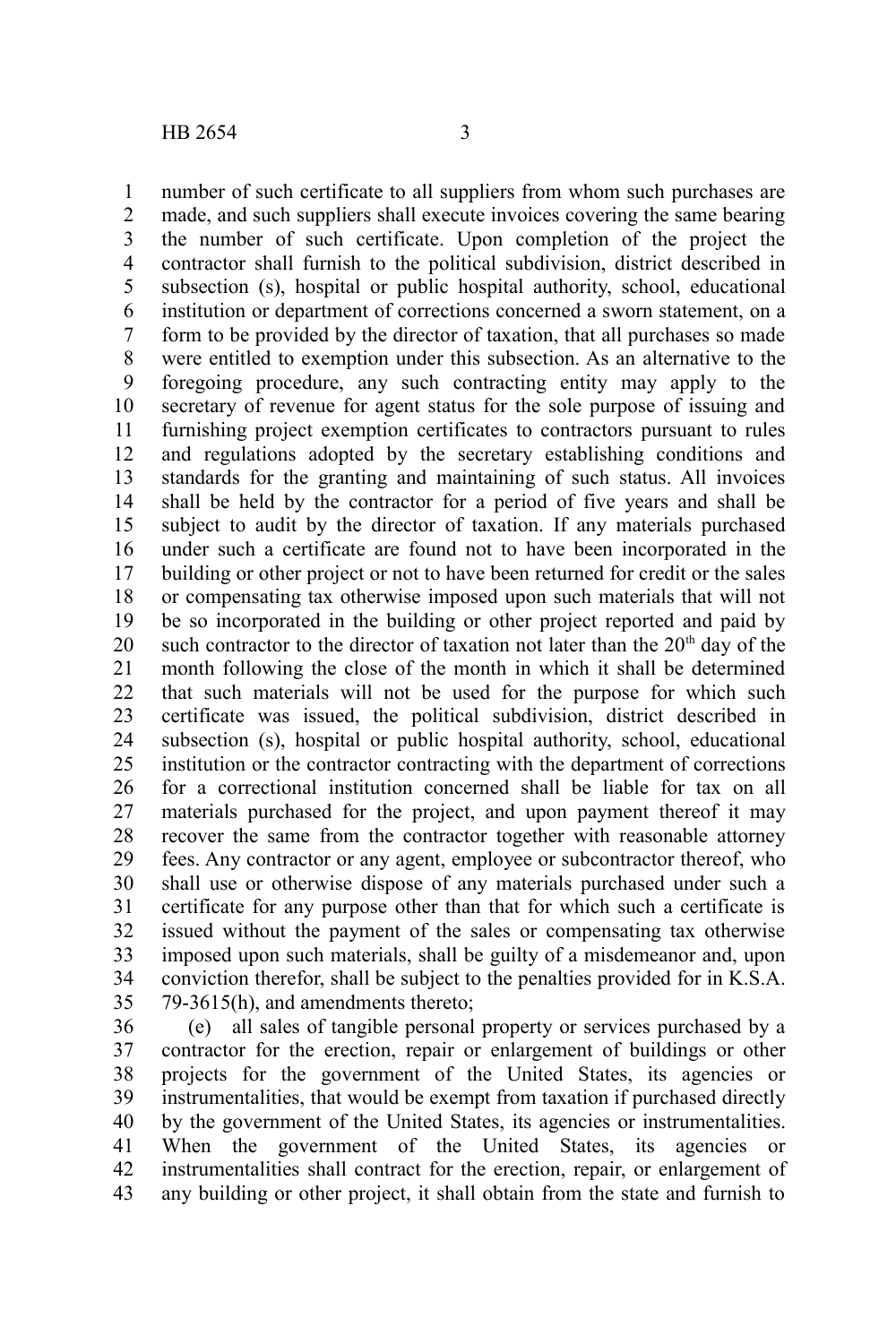the contractor an exemption certificate for the project involved, and the contractor may purchase materials for incorporation in such project. The contractor shall furnish the number of such certificates to all suppliers from whom such purchases are made, and such suppliers shall execute invoices covering the same bearing the number of such certificate. Upon completion of the project the contractor shall furnish to the government of the United States, its agencies or instrumentalities concerned a sworn statement, on a form to be provided by the director of taxation, that all purchases so made were entitled to exemption under this subsection. As an alternative to the foregoing procedure, any such contracting entity may apply to the secretary of revenue for agent status for the sole purpose of issuing and furnishing project exemption certificates to contractors pursuant to rules and regulations adopted by the secretary establishing conditions and standards for the granting and maintaining of such status. All invoices shall be held by the contractor for a period of five years and shall be subject to audit by the director of taxation. Any contractor or any agent, employee or subcontractor thereof, who shall use or otherwise dispose of any materials purchased under such a certificate for any purpose other than that for which such a certificate is issued without the payment of the sales or compensating tax otherwise imposed upon such materials, shall be guilty of a misdemeanor and, upon conviction therefor, shall be subject to the penalties provided for in K.S.A. 79-3615(h), and amendments thereto; 1 2 3 4 5 6 7 8 9 10 11 12 13 14 15 16 17 18 19 20 21 22 23

(f) tangible personal property purchased by a railroad or public utility for consumption or movement directly and immediately in interstate commerce; 24 25 26

(g) sales of aircraft including remanufactured and modified aircraft sold to persons using directly or through an authorized agent such aircraft as certified or licensed carriers of persons or property in interstate or foreign commerce under authority of the laws of the United States or any foreign government or sold to any foreign government or agency or instrumentality of such foreign government and all sales of aircraft for use outside of the United States and sales of aircraft repair, modification and replacement parts and sales of services employed in the remanufacture, modification and repair of aircraft; 27 28 29 30 31 32 33 34 35

(h) all rentals of nonsectarian textbooks by public or private elementary or secondary schools; 36 37

(i) the lease or rental of all films, records, tapes, or any type of sound or picture transcriptions used by motion picture exhibitors; 38 39

(j) meals served without charge or food used in the preparation of such meals to employees of any restaurant, eating house, dining car, hotel, drugstore or other place where meals or drinks are regularly sold to the public if such employees' duties are related to the furnishing or sale of 40 41 42 43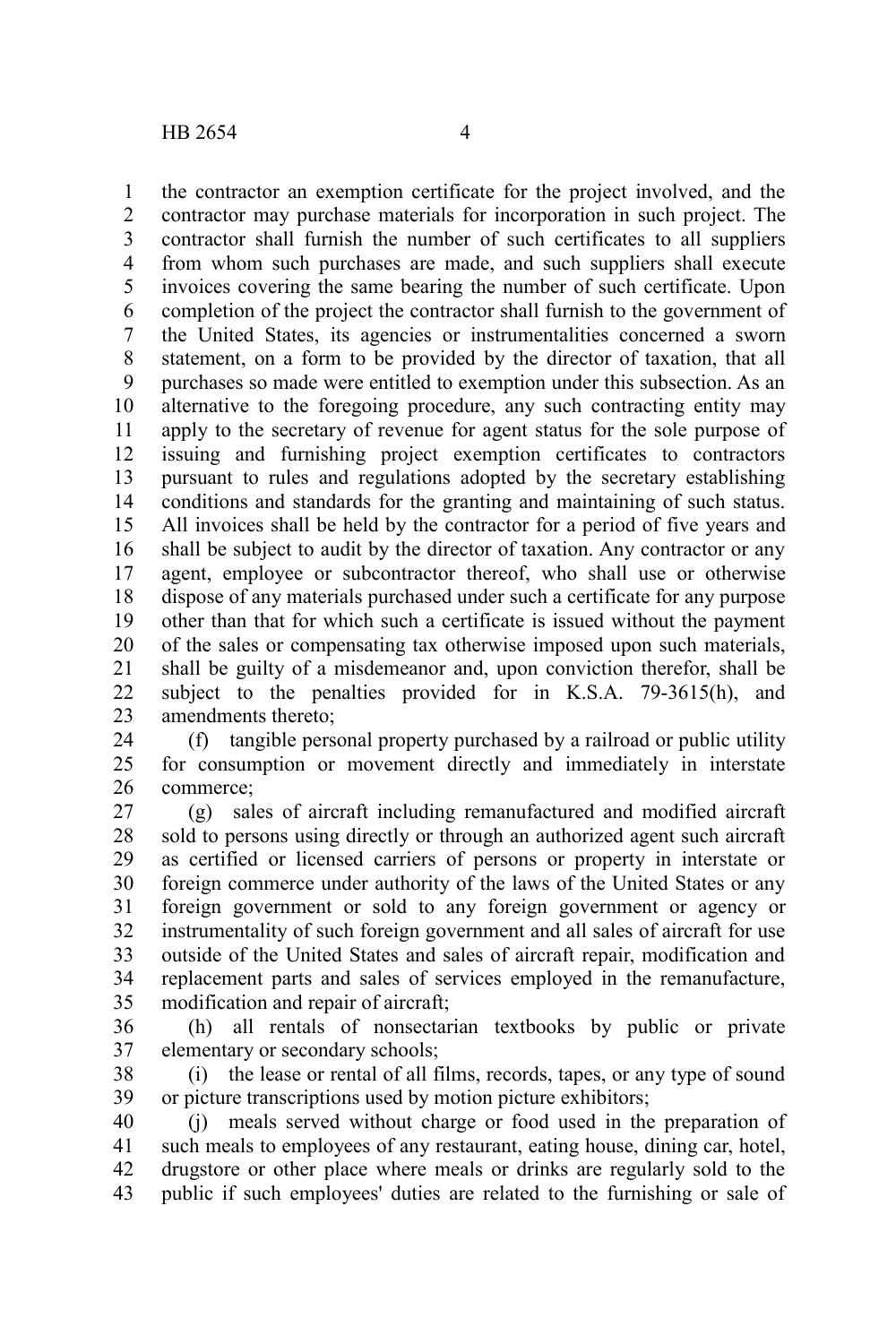such meals or drinks; 1

(k) any motor vehicle, semitrailer or pole trailer, as such terms are defined by K.S.A. 8-126, and amendments thereto, or aircraft sold and delivered in this state to a bona fide resident of another state, which motor vehicle, semitrailer, pole trailer or aircraft is not to be registered or based in this state and which vehicle, semitrailer, pole trailer or aircraft will not remain in this state more than 10 days; 2 3 4 5 6 7

(l) all isolated or occasional sales of tangible personal property, services, substances or things, except isolated or occasional sale of motor vehicles specifically taxed under the provisions of K.S.A. 79-3603(o), and amendments thereto; 8 9 10 11

(m) all sales of tangible personal property that become an ingredient or component part of tangible personal property or services produced, manufactured or compounded for ultimate sale at retail within or without the state of Kansas; and any such producer, manufacturer or compounder may obtain from the director of taxation and furnish to the supplier an exemption certificate number for tangible personal property for use as an ingredient or component part of the property or services produced, manufactured or compounded; 12 13 14 15 16 17 18 19

(n) all sales of tangible personal property that is consumed in the production, manufacture, processing, mining, drilling, refining or compounding of tangible personal property, the treating of by-products or wastes derived from any such production process, the providing of services or the irrigation of crops for ultimate sale at retail within or without the state of Kansas; and any purchaser of such property may obtain from the director of taxation and furnish to the supplier an exemption certificate number for tangible personal property for consumption in such production, manufacture, processing, mining, drilling, refining, compounding, treating, irrigation and in providing such services<sup>.</sup> 20 21 22 23 24 25 26 27 28 29 30

(o) all sales of animals, fowl and aquatic plants and animals, the primary purpose of which is use in agriculture or aquaculture, as defined in K.S.A. 47-1901, and amendments thereto, the production of food for human consumption, the production of animal, dairy, poultry or aquatic plant and animal products, fiber or fur, or the production of offspring for use for any such purpose or purposes; 31 32 33 34 35 36

(p) all sales of drugs dispensed pursuant to a prescription order by a licensed practitioner or a mid-level practitioner as defined by K.S.A. 65- 1626, and amendments thereto. As used in this subsection, "drug" means a compound, substance or preparation and any component of a compound, substance or preparation, other than food and food ingredients, dietary supplements or alcoholic beverages, recognized in the official United States pharmacopeia, official homeopathic pharmacopoeia of the United 37 38 39 40 41 42 43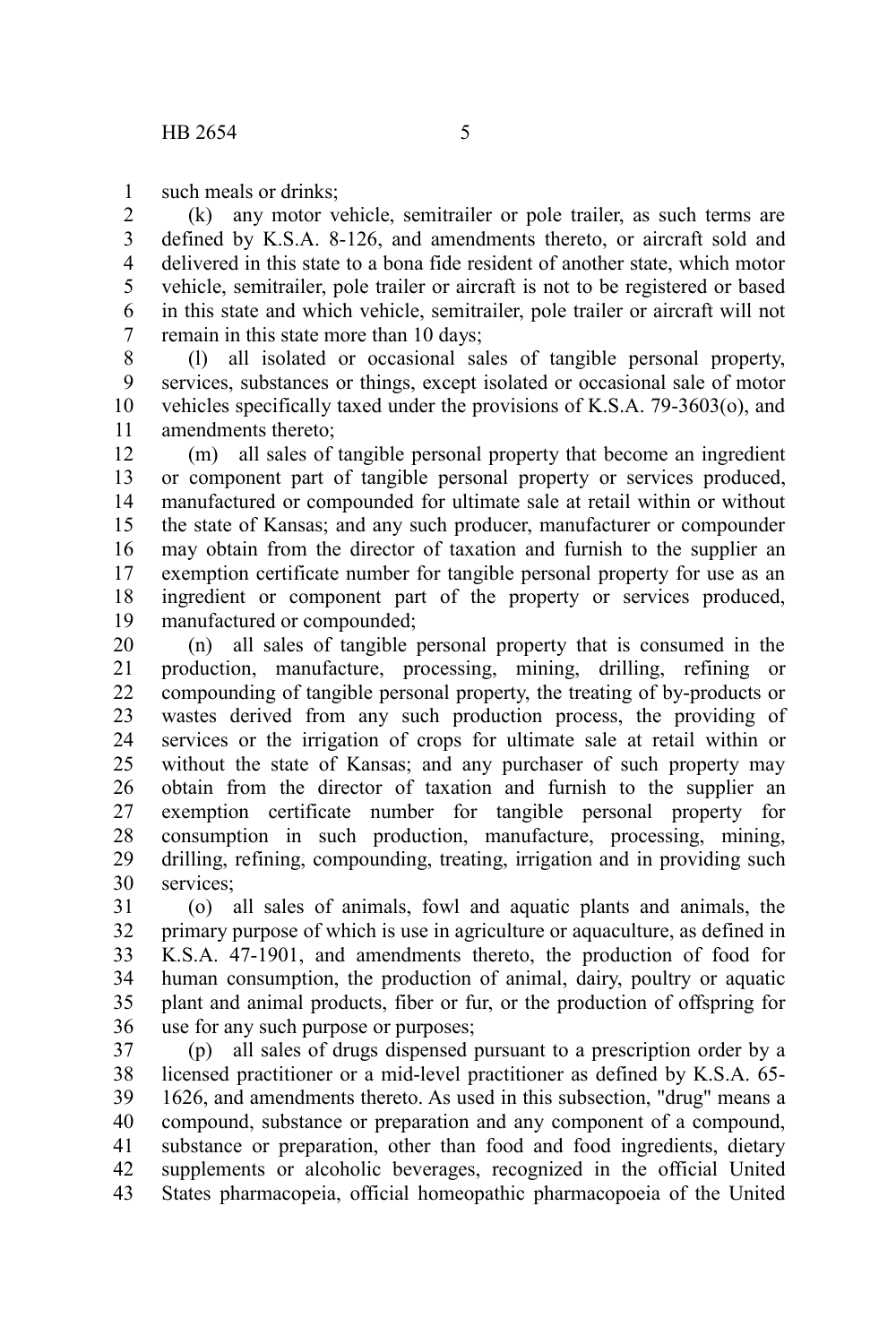States or official national formulary, and supplement to any of them, intended for use in the diagnosis, cure, mitigation, treatment or prevention of disease or intended to affect the structure or any function of the body, except that for taxable years commencing after December 31, 2013, this subsection shall not apply to any sales of drugs used in the performance or induction of an abortion, as defined in K.S.A. 65-6701, and amendments thereto; 1 2 3 4 5 6 7

(q) all sales of insulin dispensed by a person licensed by the state board of pharmacy to a person for treatment of diabetes at the direction of a person licensed to practice medicine by the state board of healing arts; 8 9 10

(r) all sales of oxygen delivery equipment, kidney dialysis equipment, enteral feeding systems, prosthetic devices and mobility enhancing equipment prescribed in writing by a person licensed to practice the healing arts, dentistry or optometry, and in addition to such sales, all sales of hearing aids, as defined by K.S.A. 74-5807(c), and amendments thereto, and repair and replacement parts therefor, including batteries, by a person licensed in the practice of dispensing and fitting hearing aids pursuant to the provisions of K.S.A. 74-5808, and amendments thereto. For the purposes of this subsection: (1) "Mobility enhancing equipment" means equipment including repair and replacement parts to same, but does not include durable medical equipment, which is primarily and customarily used to provide or increase the ability to move from one place to another and which is appropriate for use either in a home or a motor vehicle; is not generally used by persons with normal mobility; and does not include any motor vehicle or equipment on a motor vehicle normally provided by a motor vehicle manufacturer; and (2) "prosthetic device" means a replacement, corrective or supportive device including repair and replacement parts for same worn on or in the body to artificially replace a missing portion of the body, prevent or correct physical deformity or malfunction or support a weak or deformed portion of the body; 11 12 13 14 15 16 17 18 19 20 21 22 23 24 25 26 27 28 29 30

(s) except as provided in K.S.A. 82a-2101, and amendments thereto, all sales of tangible personal property or services purchased directly or indirectly by a groundwater management district organized or operating under the authority of K.S.A. 82a-1020 et seq., and amendments thereto, by a rural water district organized or operating under the authority of K.S.A. 82a-612, and amendments thereto, or by a water supply district organized or operating under the authority of K.S.A. 19-3501 et seq., 19- 3522 et seq. or 19-3545, and amendments thereto, which property or services are used in the construction activities, operation or maintenance of the district; 31 32 33 34 35 36 37 38 39 40

(t) all sales of farm machinery and equipment or aquaculture machinery and equipment, repair and replacement parts therefor and services performed in the repair and maintenance of such machinery and 41 42 43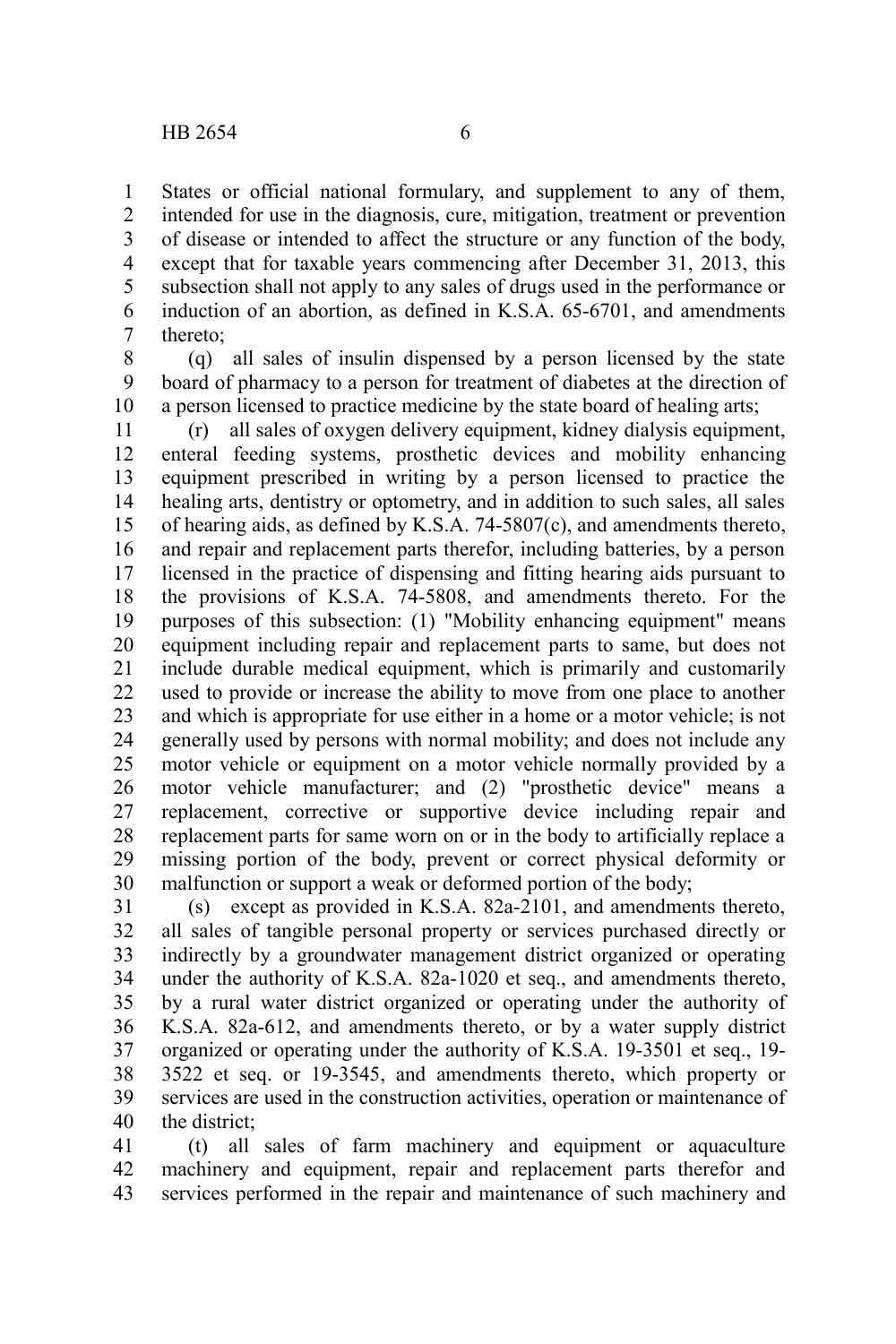equipment. For the purposes of this subsection the term "farm machinery and equipment or aquaculture machinery and equipment" shall include a work-site utility vehicle, as defined in K.S.A. 8-126, and amendments thereto, and is equipped with a bed or cargo box for hauling materials, and shall also include machinery and equipment used in the operation of Christmas tree farming but shall not include any passenger vehicle, truck, truck tractor, trailer, semitrailer or pole trailer, other than a farm trailer, as such terms are defined by K.S.A. 8-126, and amendments thereto. "Farm machinery and equipment" includes precision farming equipment that is portable or is installed or purchased to be installed on farm machinery and equipment. "Precision farming equipment" includes the following items used only in computer-assisted farming, ranching or aquaculture production operations: Soil testing sensors, yield monitors, computers, monitors, software, global positioning and mapping systems, guiding systems, modems, data communications equipment and any necessary mounting hardware, wiring and antennas. Each purchaser of farm machinery and equipment or aquaculture machinery and equipment exempted herein must certify in writing on the copy of the invoice or sales ticket to be retained by the seller that the farm machinery and equipment or aquaculture machinery and equipment purchased will be used only in farming, ranching or aquaculture production. Farming or ranching shall include the operation of a feedlot and farm and ranch work for hire and the operation of a nursery; 1 2 3 4 5 6 7 8 9 10 11 12 13 14 15 16 17 18 19 20 21 22 23

(u) all leases or rentals of tangible personal property used as a dwelling if such tangible personal property is leased or rented for a period of more than 28 consecutive days; 24 25 26

(v) all sales of tangible personal property to any contractor for use in preparing meals for delivery to homebound elderly persons over 60 years of age and to homebound disabled persons or to be served at a groupsitting at a location outside of the home to otherwise homebound elderly persons over 60 years of age and to otherwise homebound disabled persons, as all or part of any food service project funded in whole or in part by government or as part of a private nonprofit food service project available to all such elderly or disabled persons residing within an area of service designated by the private nonprofit organization, and all sales of tangible personal property for use in preparing meals for consumption by indigent or homeless individuals whether or not such meals are consumed at a place designated for such purpose, and all sales of food products by or on behalf of any such contractor or organization for any such purpose; 27 28 29 30 31 32 33 34 35 36 37 38 39

(w) all sales of natural gas, electricity, heat and water delivered through mains, lines or pipes: (1) To residential premises for noncommercial use by the occupant of such premises; (2) for agricultural use and also, for such use, all sales of propane gas; (3) for use in the 40 41 42 43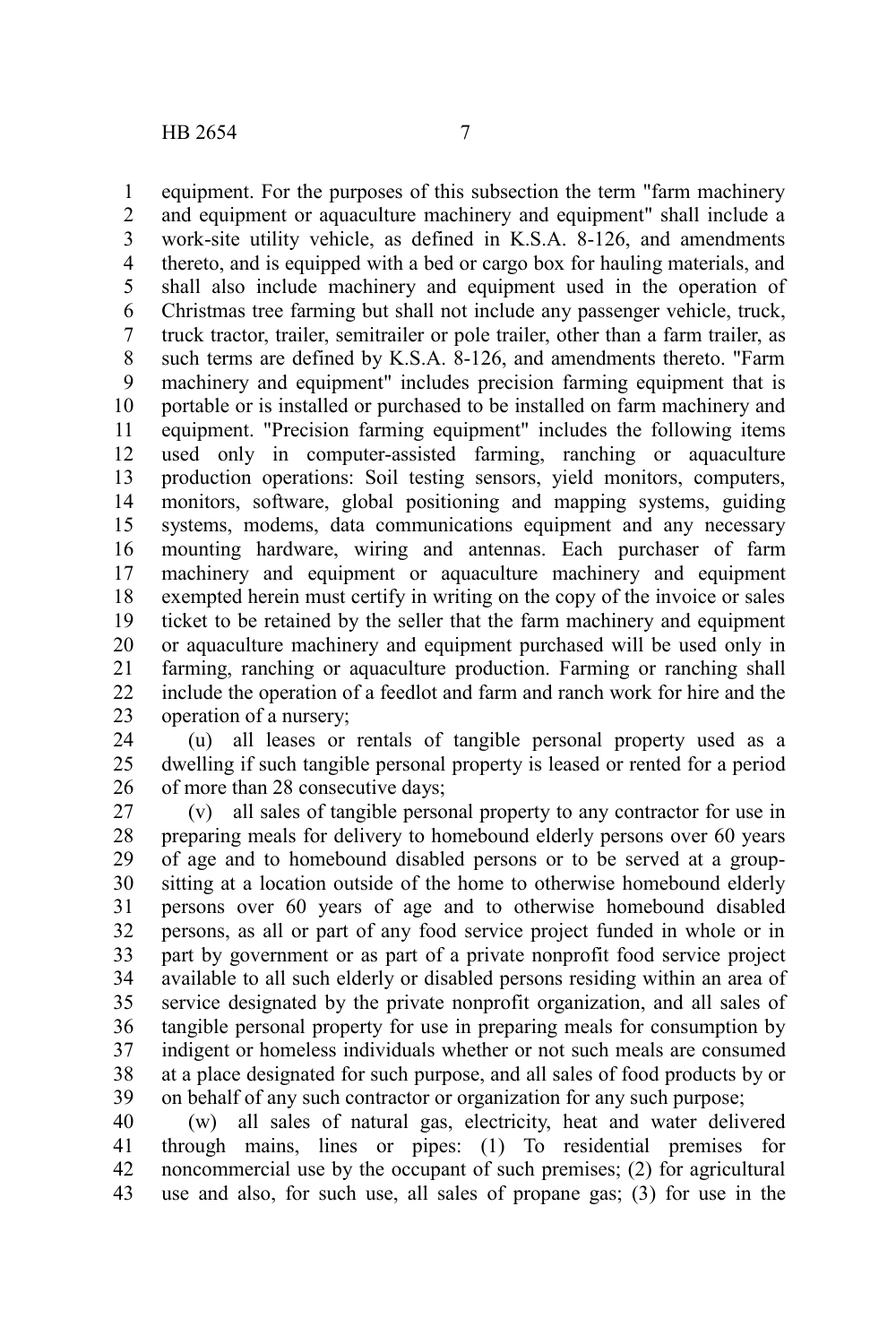severing of oil; and (4) to any property which is exempt from property taxation pursuant to K.S.A. 79-201b, Second through Sixth. As used in this paragraph, "severing" means the same as defined in K.S.A. 79-4216(k), and amendments thereto. For all sales of natural gas, electricity and heat delivered through mains, lines or pipes pursuant to the provisions of subsection  $(w)(1)$  and  $(w)(2)$ , the provisions of this subsection shall expire on December 31, 2005; 1 2 3 4 5 6 7

(x) all sales of propane gas, LP-gas, coal, wood and other fuel sources for the production of heat or lighting for noncommercial use of an occupant of residential premises occurring prior to January 1, 2006; 8 9 10

(y) all sales of materials and services used in the repairing, servicing, altering, maintaining, manufacturing, remanufacturing, or modification of railroad rolling stock for use in interstate or foreign commerce under authority of the laws of the United States; 11 12 13 14

(z) all sales of tangible personal property and services purchased directly by a port authority or by a contractor therefor as provided by the provisions of K.S.A. 12-3418, and amendments thereto; 15 16 17

(aa) all sales of materials and services applied to equipment that is transported into the state from without the state for repair, service, alteration, maintenance, remanufacture or modification and that is subsequently transported outside the state for use in the transmission of liquids or natural gas by means of pipeline in interstate or foreign commerce under authority of the laws of the United States; 18 19 20 21 22 23

(bb) all sales of used mobile homes or manufactured homes. As used in this subsection: (1) "Mobile homes" and "manufactured homes" mean the same as defined in K.S.A. 58-4202, and amendments thereto; and (2) "sales of used mobile homes or manufactured homes" means sales other than the original retail sale thereof; 24 25 26 27 28

(cc) all sales of tangible personal property or services purchased prior to January 1, 2012, except as otherwise provided, for the purpose of and in conjunction with constructing, reconstructing, enlarging or remodeling a business or retail business that meets the requirements established in K.S.A. 74-50,115, and amendments thereto, and the sale and installation of machinery and equipment purchased for installation at any such business or retail business, and all sales of tangible personal property or services purchased on or after January 1, 2012, for the purpose of and in conjunction with constructing, reconstructing, enlarging or remodeling a business that meets the requirements established in K.S.A. 74-50,115(e), and amendments thereto, and the sale and installation of machinery and equipment purchased for installation at any such business. When a person shall contract for the construction, reconstruction, enlargement or remodeling of any such business or retail business, such person shall obtain from the state and furnish to the contractor an exemption certificate 29 30 31 32 33 34 35 36 37 38 39 40 41 42 43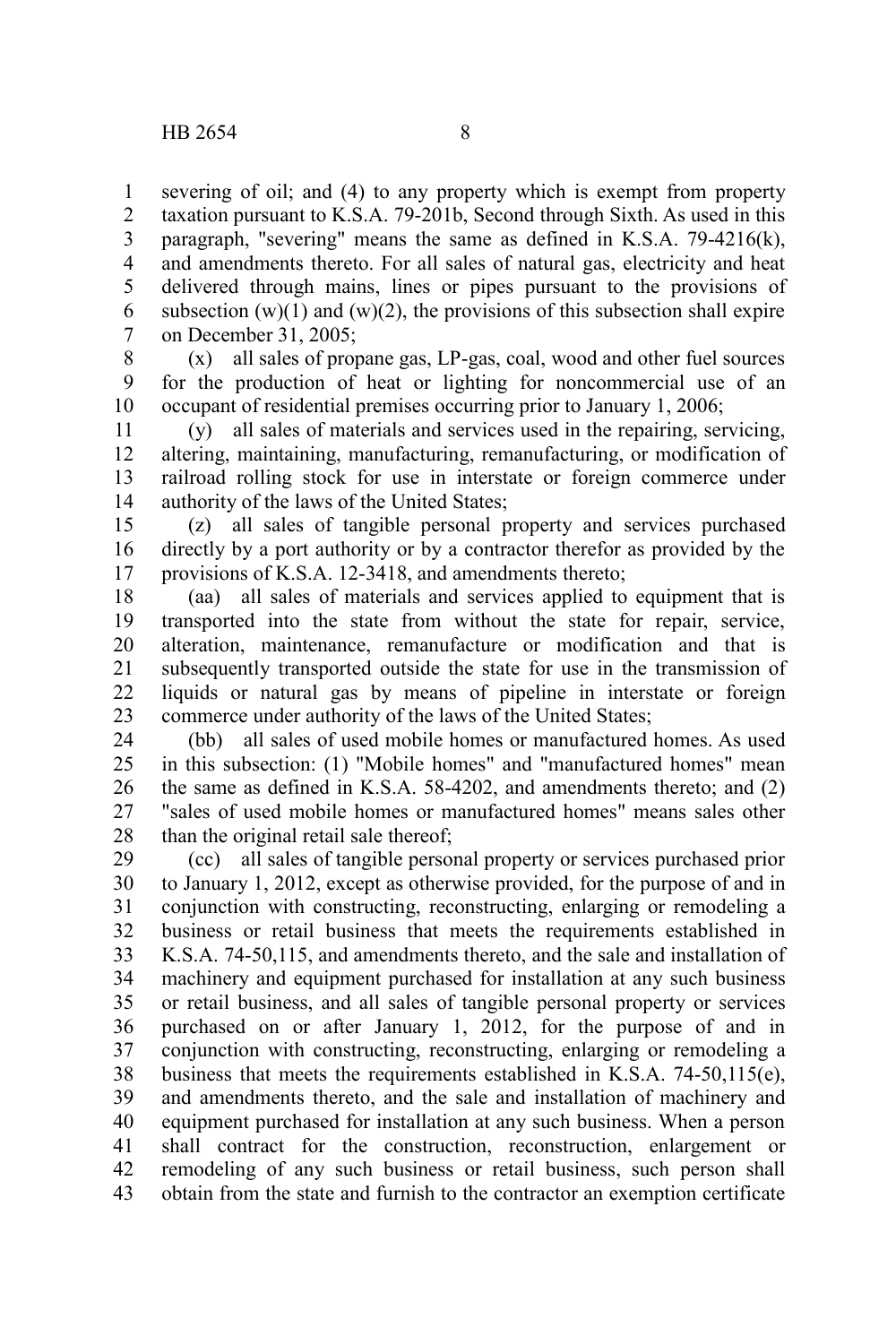for the project involved, and the contractor may purchase materials, machinery and equipment for incorporation in such project. The contractor shall furnish the number of such certificates to all suppliers from whom such purchases are made, and such suppliers shall execute invoices covering the same bearing the number of such certificate. Upon completion of the project the contractor shall furnish to the owner of the business or retail business a sworn statement, on a form to be provided by the director of taxation, that all purchases so made were entitled to exemption under this subsection. All invoices shall be held by the contractor for a period of five years and shall be subject to audit by the director of taxation. Any contractor or any agent, employee or subcontractor thereof, who shall use or otherwise dispose of any materials, machinery or equipment purchased under such a certificate for any purpose other than that for which such a certificate is issued without the payment of the sales or compensating tax otherwise imposed thereon, shall be guilty of a misdemeanor and, upon conviction therefor, shall be subject to the penalties provided for in K.S.A. 79-3615(h), and amendments thereto. As used in this subsection, "business" and "retail business" mean the same as defined in K.S.A. 74-50,114, and amendments thereto. Project exemption certificates that have been previously issued under this subsection by the department of revenue pursuant to K.S.A. 74-50,115, and amendments thereto, but not including K.S.A. 74-50,115(e), and amendments thereto, prior to January 1, 2012, and have not expired will be effective for the term of the project or two years from the effective date of the certificate, whichever occurs earlier. Project exemption certificates that are submitted to the department of revenue prior to January 1, 2012, and are found to qualify will be issued a project exemption certificate that will be effective for a two-year period or for the term of the project, whichever occurs earlier; 1 2 3 4 5 6 7 8 9 10 11 12 13 14 15 16 17 18 19 20 21 22 23 24 25 26 27 28 29

(dd) all sales of tangible personal property purchased with food stamps issued by the United States department of agriculture; 30 31

(ee) all sales of lottery tickets and shares made as part of a lottery operated by the state of Kansas; 32 33

(ff) on and after July 1, 1988, all sales of new mobile homes or manufactured homes to the extent of 40% of the gross receipts, determined without regard to any trade-in allowance, received from such sale. As used in this subsection, "mobile homes" and "manufactured homes" mean the same as defined in K.S.A. 58-4202, and amendments thereto; 34 35 36 37 38

(gg) all sales of tangible personal property purchased in accordance with vouchers issued pursuant to the federal special supplemental food program for women, infants and children; 39 40 41

(hh) all sales of medical supplies and equipment, including durable medical equipment, purchased directly by a nonprofit skilled nursing home 42 43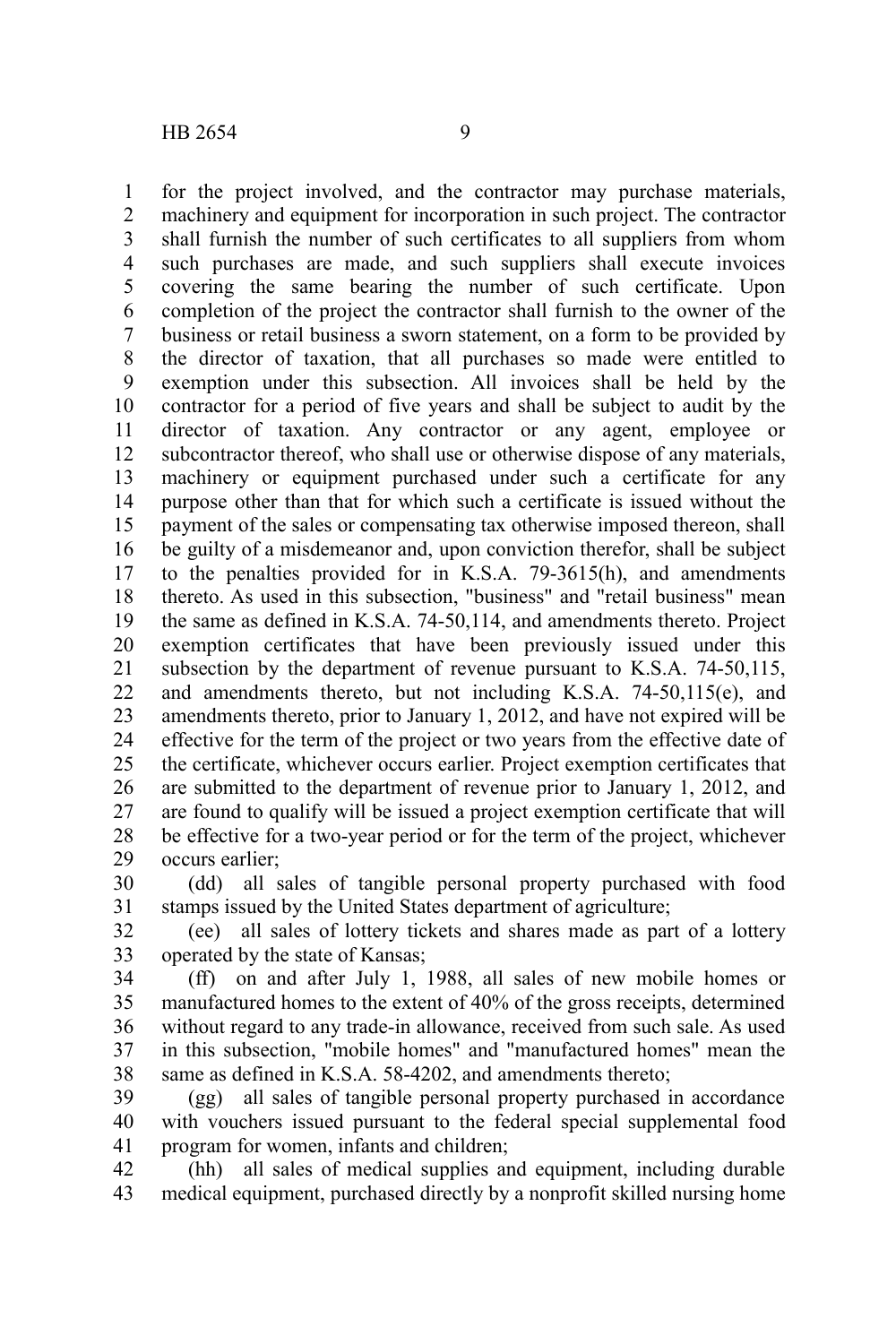or nonprofit intermediate nursing care home, as defined by K.S.A. 39-923, and amendments thereto, for the purpose of providing medical services to residents thereof. This exemption shall not apply to tangible personal property customarily used for human habitation purposes. As used in this subsection, "durable medical equipment" means equipment including repair and replacement parts for such equipment, that can withstand repeated use, is primarily and customarily used to serve a medical purpose, generally is not useful to a person in the absence of illness or injury and is not worn in or on the body, but does not include mobility enhancing equipment as defined in subsection (r), oxygen delivery equipment, kidney dialysis equipment or enteral feeding systems; 1 2 3 4 5 6 7 8 9 10 11

(ii) all sales of tangible personal property purchased directly by a nonprofit organization for nonsectarian comprehensive multidiscipline youth development programs and activities provided or sponsored by such organization, and all sales of tangible personal property by or on behalf of any such organization. This exemption shall not apply to tangible personal property customarily used for human habitation purposes; 12 13 14 15 16 17

(jj) all sales of tangible personal property or services, including the renting and leasing of tangible personal property, purchased directly on behalf of a community-based facility for people with intellectual disability or mental health center organized pursuant to K.S.A. 19-4001 et seq., and amendments thereto, and licensed in accordance with the provisions of K.S.A. 2019 Supp. 39-2001 et seq., and amendments thereto, and all sales of tangible personal property or services purchased by contractors during the time period from July, 2003, through June, 2006, for the purpose of constructing, equipping, maintaining or furnishing a new facility for a community-based facility for people with intellectual disability or mental health center located in Riverton, Cherokee County, Kansas, that would have been eligible for sales tax exemption pursuant to this subsection if purchased directly by such facility or center. This exemption shall not apply to tangible personal property customarily used for human habitation purposes; 18 19 20 21 22 23 24 25 26 27 28 29 30 31 32

 $(kk)$  (1) (A) all sales of machinery and equipment that are used in this state as an integral or essential part of an integrated production operation by a manufacturing or processing plant or facility; 33 34 35

(B) all sales of installation, repair and maintenance services performed on such machinery and equipment; and 36 37

(C) all sales of repair and replacement parts and accessories purchased for such machinery and equipment. 38 39

40

(2) For purposes of this subsection:

(A) "Integrated production operation" means an integrated series of operations engaged in at a manufacturing or processing plant or facility to process, transform or convert tangible personal property by physical, 41 42 43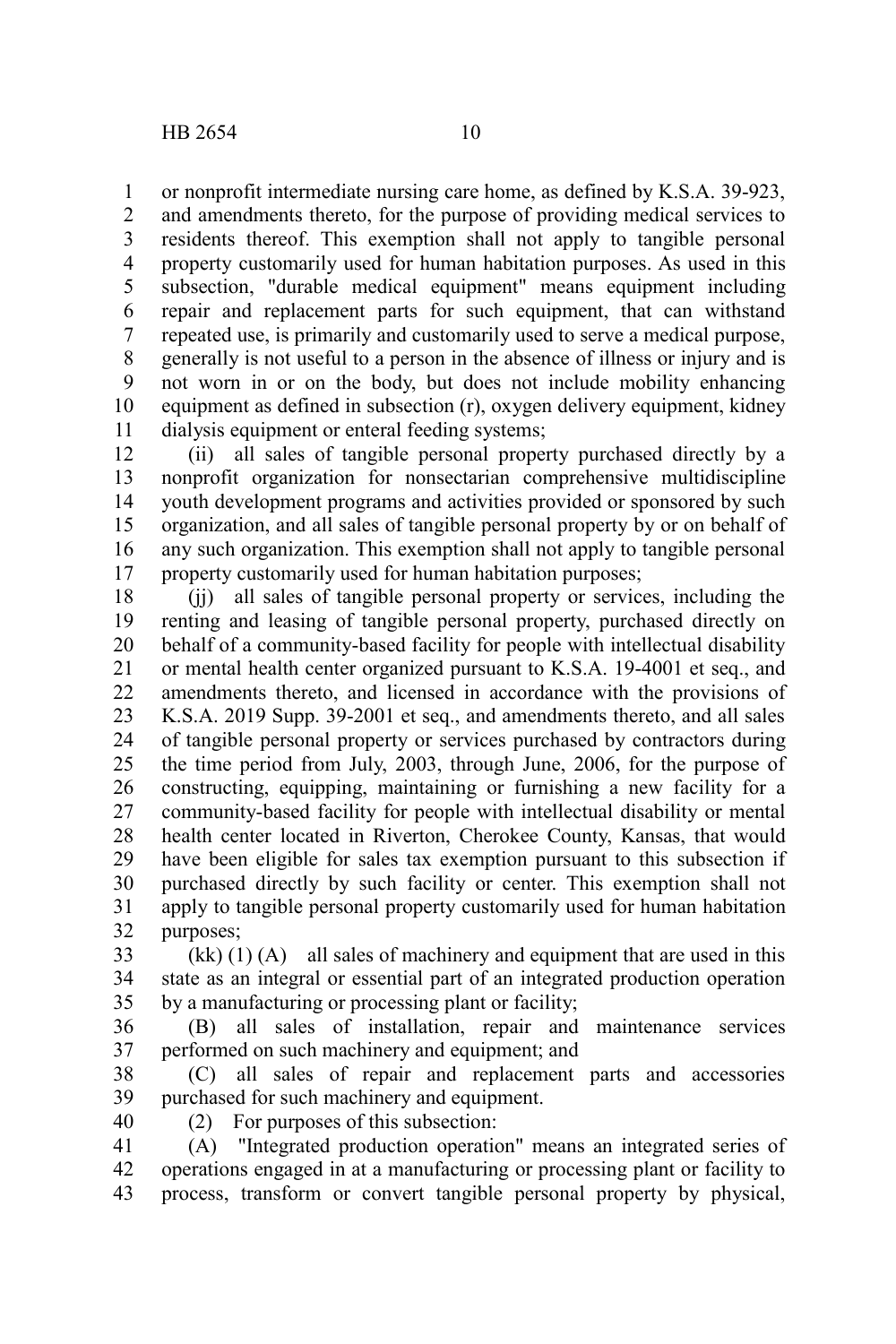chemical or other means into a different form, composition or character from that in which it originally existed. Integrated production operations shall include: (i) Production line operations, including packaging operations; (ii) preproduction operations to handle, store and treat raw materials; (iii) post production handling, storage, warehousing and distribution operations; and (iv) waste, pollution and environmental control operations, if any; 1 2 3 4 5 6 7

(B) "production line" means the assemblage of machinery and equipment at a manufacturing or processing plant or facility where the actual transformation or processing of tangible personal property occurs; 8 9 10

(C) "manufacturing or processing plant or facility" means a single, fixed location owned or controlled by a manufacturing or processing business that consists of one or more structures or buildings in a contiguous area where integrated production operations are conducted to manufacture or process tangible personal property to be ultimately sold at retail. Such term shall not include any facility primarily operated for the purpose of conveying or assisting in the conveyance of natural gas, electricity, oil or water. A business may operate one or more manufacturing or processing plants or facilities at different locations to manufacture or process a single product of tangible personal property to be ultimately sold at retail; 11 12 13 14 15 16 17 18 19 20 21

(D) "manufacturing or processing business" means a business that utilizes an integrated production operation to manufacture, process, fabricate, finish or assemble items for wholesale and retail distribution as part of what is commonly regarded by the general public as an industrial manufacturing or processing operation or an agricultural commodity processing operation. (i) Industrial manufacturing or processing operations include, by way of illustration but not of limitation, the fabrication of automobiles, airplanes, machinery or transportation equipment, the fabrication of metal, plastic, wood or paper products, electricity power generation, water treatment, petroleum refining, chemical production, wholesale bottling, newspaper printing, ready mixed concrete production, and the remanufacturing of used parts for wholesale or retail sale. Such processing operations shall include operations at an oil well, gas well, mine or other excavation site where the oil, gas, minerals, coal, clay, stone, sand or gravel that has been extracted from the earth is cleaned, separated, crushed, ground, milled, screened, washed or otherwise treated or prepared before its transmission to a refinery or before any other wholesale or retail distribution. (ii) Agricultural commodity processing operations include, by way of illustration but not of limitation, meat packing, poultry slaughtering and dressing, processing and packaging farm and dairy products in sealed containers for wholesale and retail distribution, feed grinding, grain milling, frozen food processing, and grain handling, cleaning, blending, 22 23 24 25 26 27 28 29 30 31 32 33 34 35 36 37 38 39 40 41 42 43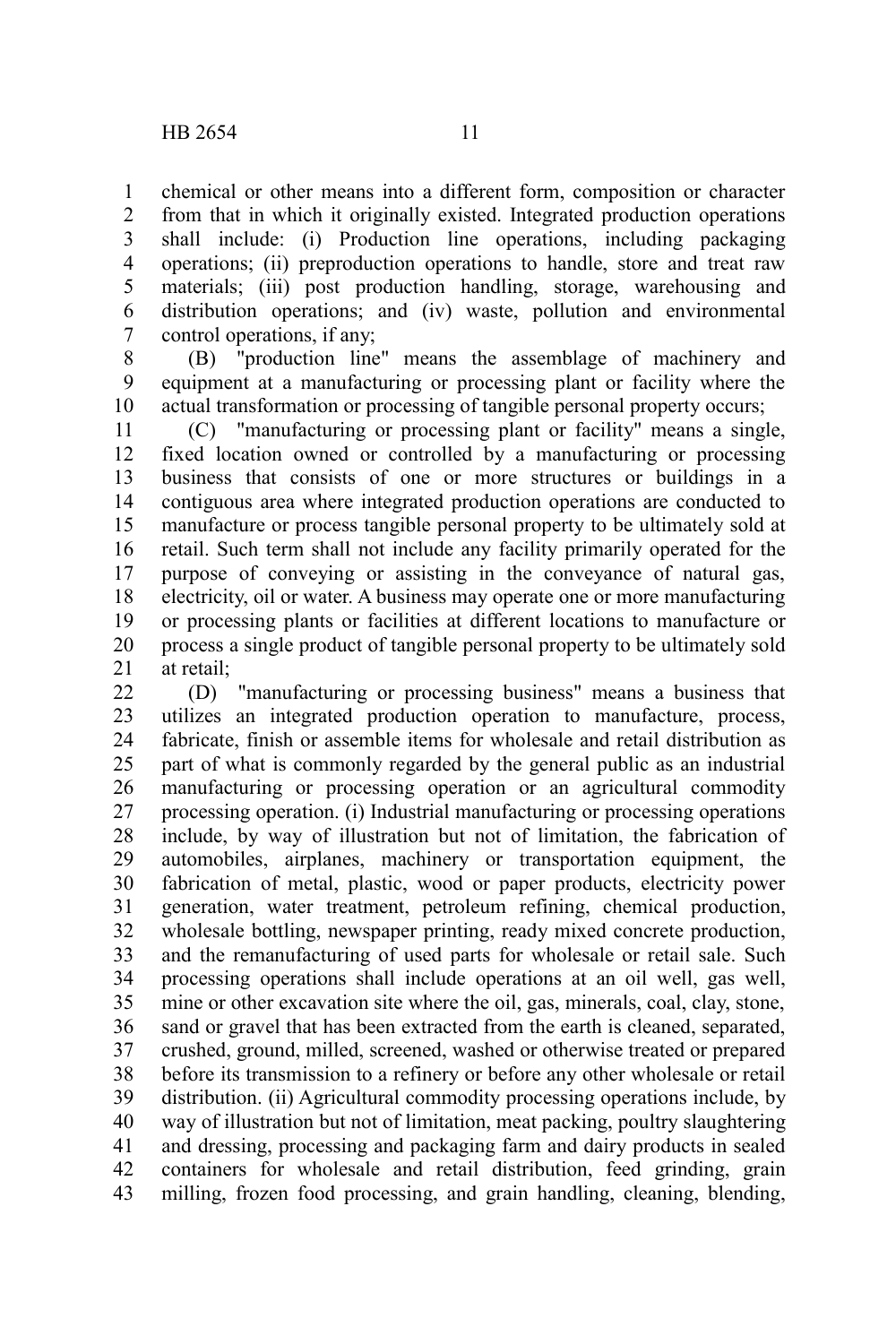fumigation, drying and aeration operations engaged in by grain elevators or other grain storage facilities. (iii) Manufacturing or processing businesses do not include, by way of illustration but not of limitation, nonindustrial businesses whose operations are primarily retail and that produce or process tangible personal property as an incidental part of conducting the retail business, such as retailers who bake, cook or prepare food products in the regular course of their retail trade, grocery stores, meat lockers and meat markets that butcher or dress livestock or poultry in the regular course of their retail trade, contractors who alter, service, repair or improve real property, and retail businesses that clean, service or refurbish and repair tangible personal property for its owner; 1 2 3 4 5 6 7 8 9 10 11

(E) "repair and replacement parts and accessories" means all parts and accessories for exempt machinery and equipment, including, but not limited to, dies, jigs, molds, patterns and safety devices that are attached to exempt machinery or that are otherwise used in production, and parts and accessories that require periodic replacement such as belts, drill bits, grinding wheels, grinding balls, cutting bars, saws, refractory brick and other refractory items for exempt kiln equipment used in production operations; 12 13 14 15 16 17 18 19

20

(F) "primary" or "primarily" mean more than 50% of the time.

(3) For purposes of this subsection, machinery and equipment shall be deemed to be used as an integral or essential part of an integrated production operation when used: 21 22 23

(A) To receive, transport, convey, handle, treat or store raw materials in preparation of its placement on the production line; 24 25

(B) to transport, convey, handle or store the property undergoing manufacturing or processing at any point from the beginning of the production line through any warehousing or distribution operation of the final product that occurs at the plant or facility; 26 27 28 29

(C) to act upon, effect, promote or otherwise facilitate a physical change to the property undergoing manufacturing or processing; 30 31

(D) to guide, control or direct the movement of property undergoing manufacturing or processing; 32 33

(E) to test or measure raw materials, the property undergoing manufacturing or processing or the finished product, as a necessary part of the manufacturer's integrated production operations; 34 35 36

(F) to plan, manage, control or record the receipt and flow of inventories of raw materials, consumables and component parts, the flow of the property undergoing manufacturing or processing and the management of inventories of the finished product; 37 38 39 40

(G) to produce energy for, lubricate, control the operating of or otherwise enable the functioning of other production machinery and equipment and the continuation of production operations; 41 42 43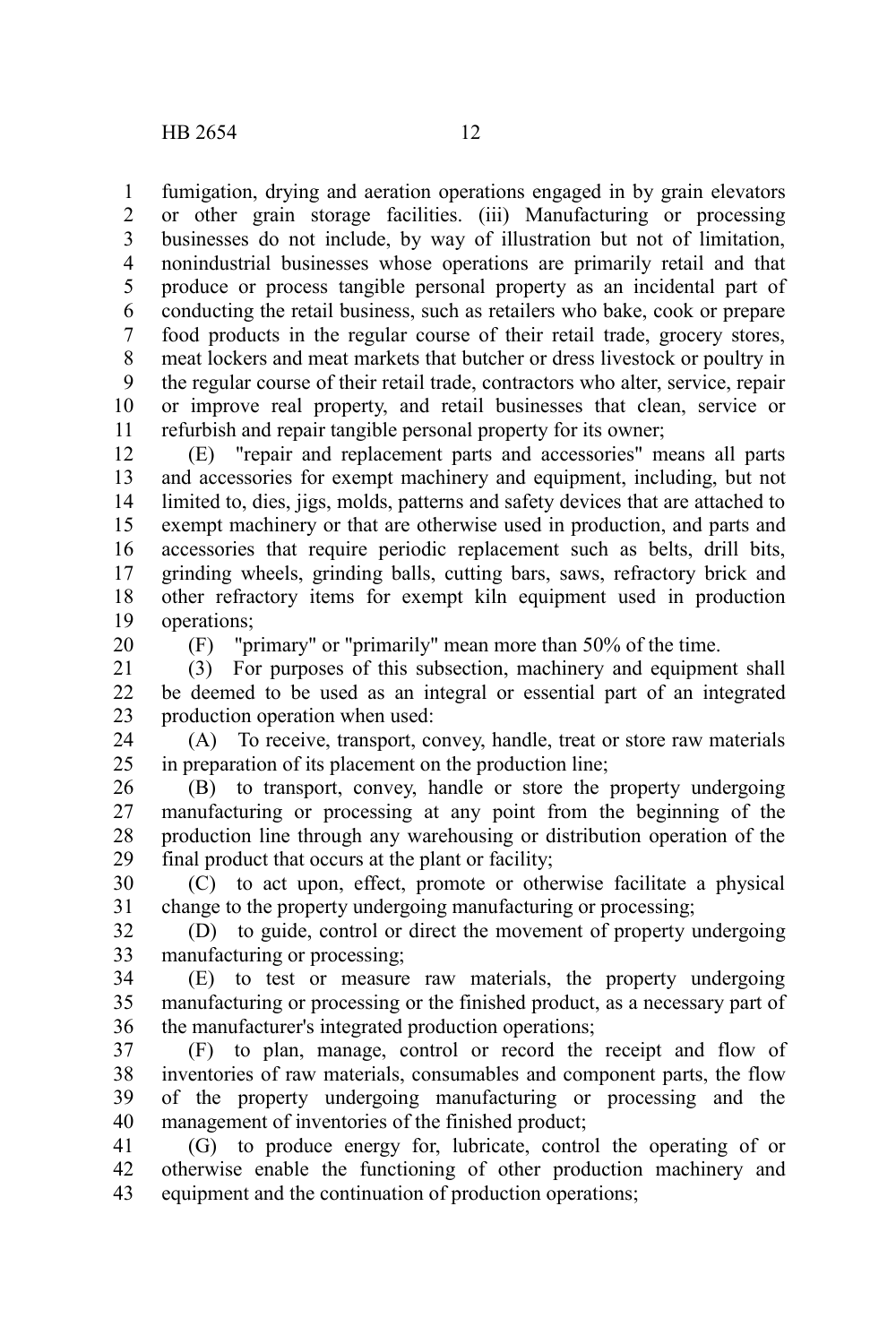(H) to package the property being manufactured or processed in a container or wrapping in which such property is normally sold or transported; 1 2 3

(I) to transmit or transport electricity, coke, gas, water, steam or similar substances used in production operations from the point of generation, if produced by the manufacturer or processor at the plant site, to that manufacturer's production operation; or, if purchased or delivered from off-site, from the point where the substance enters the site of the plant or facility to that manufacturer's production operations; 4 5 6 7 8 9

(J) to cool, heat, filter, refine or otherwise treat water, steam, acid, oil, solvents or other substances that are used in production operations; 10 11

(K) to provide and control an environment required to maintain certain levels of air quality, humidity or temperature in special and limited areas of the plant or facility, where such regulation of temperature or humidity is part of and essential to the production process; 12 13 14 15

(L) to treat, transport or store waste or other byproducts of production operations at the plant or facility; or 16 17

(M) to control pollution at the plant or facility where the pollution is produced by the manufacturing or processing operation. 18 19

(4) The following machinery, equipment and materials shall be deemed to be exempt even though it may not otherwise qualify as machinery and equipment used as an integral or essential part of an integrated production operation: (A) Computers and related peripheral equipment that are utilized by a manufacturing or processing business for engineering of the finished product or for research and development or product design; (B) machinery and equipment that is utilized by a manufacturing or processing business to manufacture or rebuild tangible personal property that is used in manufacturing or processing operations, including tools, dies, molds, forms and other parts of qualifying machinery and equipment; (C) portable plants for aggregate concrete, bulk cement and asphalt including cement mixing drums to be attached to a motor vehicle; (D) industrial fixtures, devices, support facilities and special foundations necessary for manufacturing and production operations, and materials and other tangible personal property sold for the purpose of fabricating such fixtures, devices, facilities and foundations. An exemption certificate for such purchases shall be signed by the manufacturer or processor. If the fabricator purchases such material, the fabricator shall also sign the exemption certificate; (E) a manufacturing or processing business' laboratory equipment that is not located at the plant or facility, but that would otherwise qualify for exemption under subsection  $(3)(E)$ ; (F) all machinery and equipment used in surface mining activities as described in K.S.A. 49-601 et seq., and amendments thereto, beginning from the time a reclamation plan is filed to the acceptance of the 20 21 22 23 24 25 26 27 28 29 30 31 32 33 34 35 36 37 38 39 40 41 42 43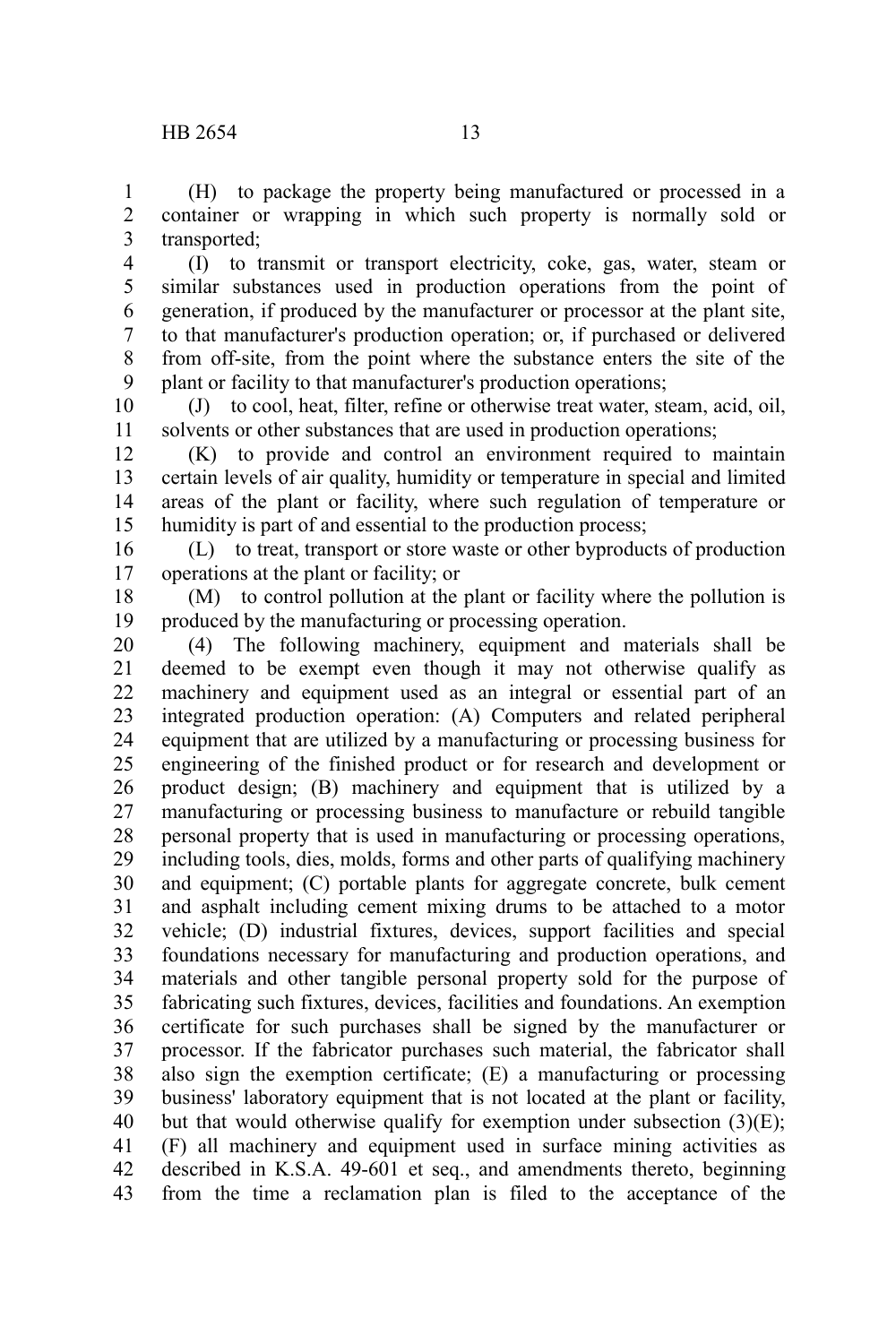completed final site reclamation. 1

(5) "Machinery and equipment used as an integral or essential part of an integrated production operation" shall not include: 2 3

(A) Machinery and equipment used for nonproduction purposes, including, but not limited to, machinery and equipment used for plant security, fire prevention, first aid, accounting, administration, record keeping, advertising, marketing, sales or other related activities, plant cleaning, plant communications and employee work scheduling; 4 5 6 7 8

(B) machinery, equipment and tools used primarily in maintaining and repairing any type of machinery and equipment or the building and plant; 9 10 11

(C) transportation, transmission and distribution equipment not primarily used in a production, warehousing or material handling operation at the plant or facility, including the means of conveyance of natural gas, electricity, oil or water, and equipment related thereto, located outside the plant or facility; 12 13 14 15 16

(D) office machines and equipment including computers and related peripheral equipment not used directly and primarily to control or measure the manufacturing process; 17 18 19

20

(E) furniture and other furnishings;

(F) buildings, other than exempt machinery and equipment that is permanently affixed to or becomes a physical part of the building, and any other part of real estate that is not otherwise exempt; 21 22 23

(G) building fixtures that are not integral to the manufacturing operation, such as utility systems for heating, ventilation, air conditioning, communications, plumbing or electrical; 24 25 26

(H) machinery and equipment used for general plant heating, cooling and lighting; 27 28

(I) motor vehicles that are registered for operation on public highways; or 29 30

(J) employee apparel, except safety and protective apparel that is purchased by an employer and furnished gratuitously to employees who are involved in production or research activities. 31 32 33

(6) Subsections (3) and (5) shall not be construed as exclusive listings of the machinery and equipment that qualify or do not qualify as an integral or essential part of an integrated production operation. When machinery or equipment is used as an integral or essential part of production operations part of the time and for nonproduction purposes at other times, the primary use of the machinery or equipment shall determine whether or not such machinery or equipment qualifies for exemption. 34 35 36 37 38 39 40 41

(7) The secretary of revenue shall adopt rules and regulations necessary to administer the provisions of this subsection; 42 43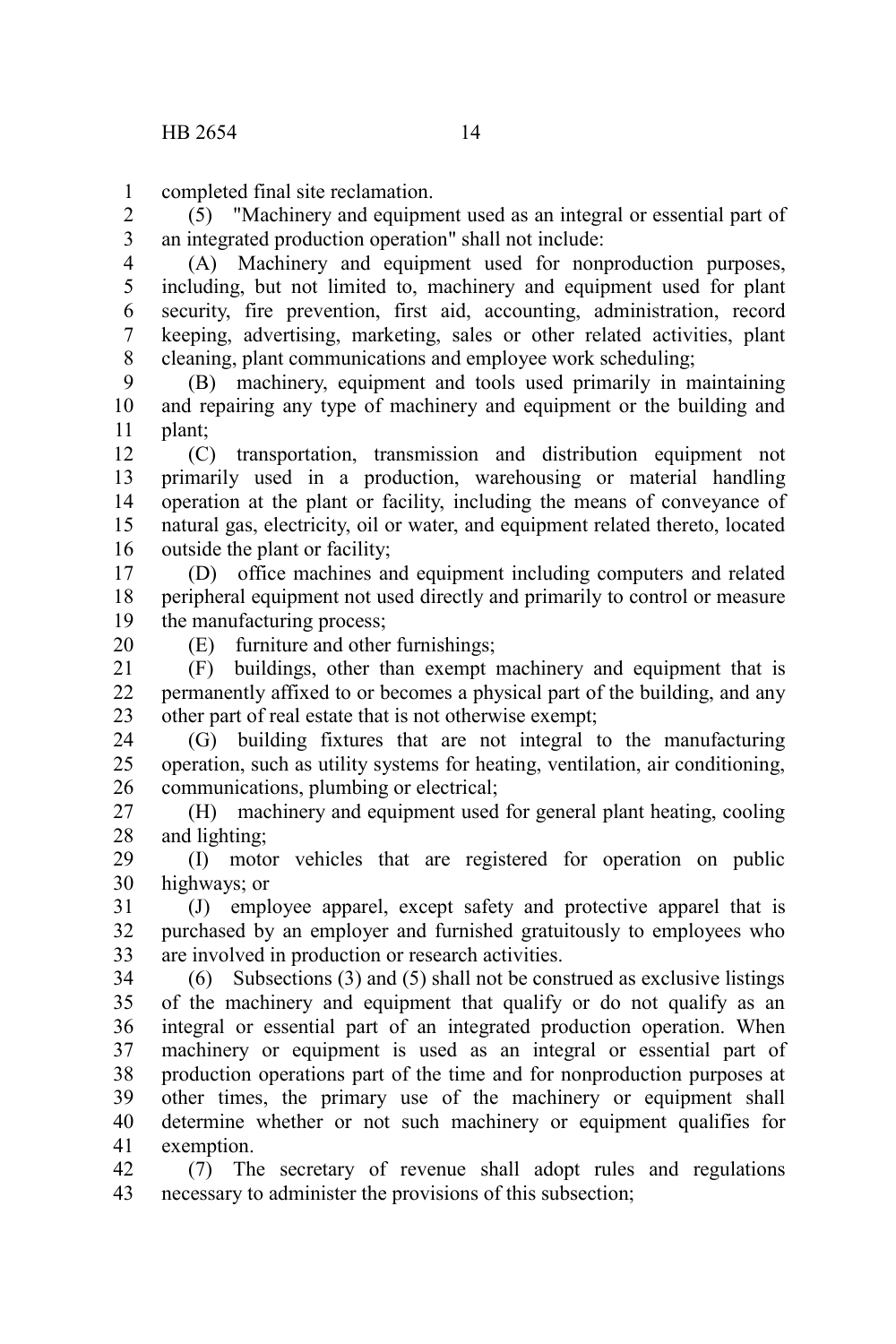(ll) all sales of educational materials purchased for distribution to the public at no charge by a nonprofit corporation organized for the purpose of encouraging, fostering and conducting programs for the improvement of public health, except that for taxable years commencing after December 31, 2013, this subsection shall not apply to any sales of such materials purchased by a nonprofit corporation which performs any abortion, as defined in K.S.A. 65-6701, and amendments thereto; 1 2 3 4 5 6 7

(mm) all sales of seeds and tree seedlings; fertilizers, insecticides, herbicides, germicides, pesticides and fungicides; and services, purchased and used for the purpose of producing plants in order to prevent soil erosion on land devoted to agricultural use; 8 9 10 11

(nn) except as otherwise provided in this act, all sales of services rendered by an advertising agency or licensed broadcast station or any member, agent or employee thereof; 12 13 14

(oo) all sales of tangible personal property purchased by a community action group or agency for the exclusive purpose of repairing or weatherizing housing occupied by low-income individuals; 15 16 17

(pp) all sales of drill bits and explosives actually utilized in the exploration and production of oil or gas; 18 19

(qq) all sales of tangible personal property and services purchased by a nonprofit museum or historical society or any combination thereof, including a nonprofit organization that is organized for the purpose of stimulating public interest in the exploration of space by providing educational information, exhibits and experiences, that is exempt from federal income taxation pursuant to section 501(c)(3) of the federal internal revenue code of 1986; 20 21 22 23 24 25 26

(rr) all sales of tangible personal property that will admit the purchaser thereof to any annual event sponsored by a nonprofit organization that is exempt from federal income taxation pursuant to section  $501(c)(3)$  of the federal internal revenue code of 1986, except that for taxable years commencing after December 31, 2013, this subsection shall not apply to any sales of such tangible personal property purchased by a nonprofit organization which performs any abortion, as defined in K.S.A. 65-6701, and amendments thereto; 27 28 29 30 31 32 33 34

(ss) all sales of tangible personal property and services purchased by a public broadcasting station licensed by the federal communications commission as a noncommercial educational television or radio station; 35 36 37

(tt) all sales of tangible personal property and services purchased by or on behalf of a not-for-profit corporation that is exempt from federal income taxation pursuant to section  $501(c)(3)$  of the federal internal revenue code of 1986, for the sole purpose of constructing a Kansas Korean War memorial; 38 39 40 41 42

(uu) all sales of tangible personal property and services purchased by 43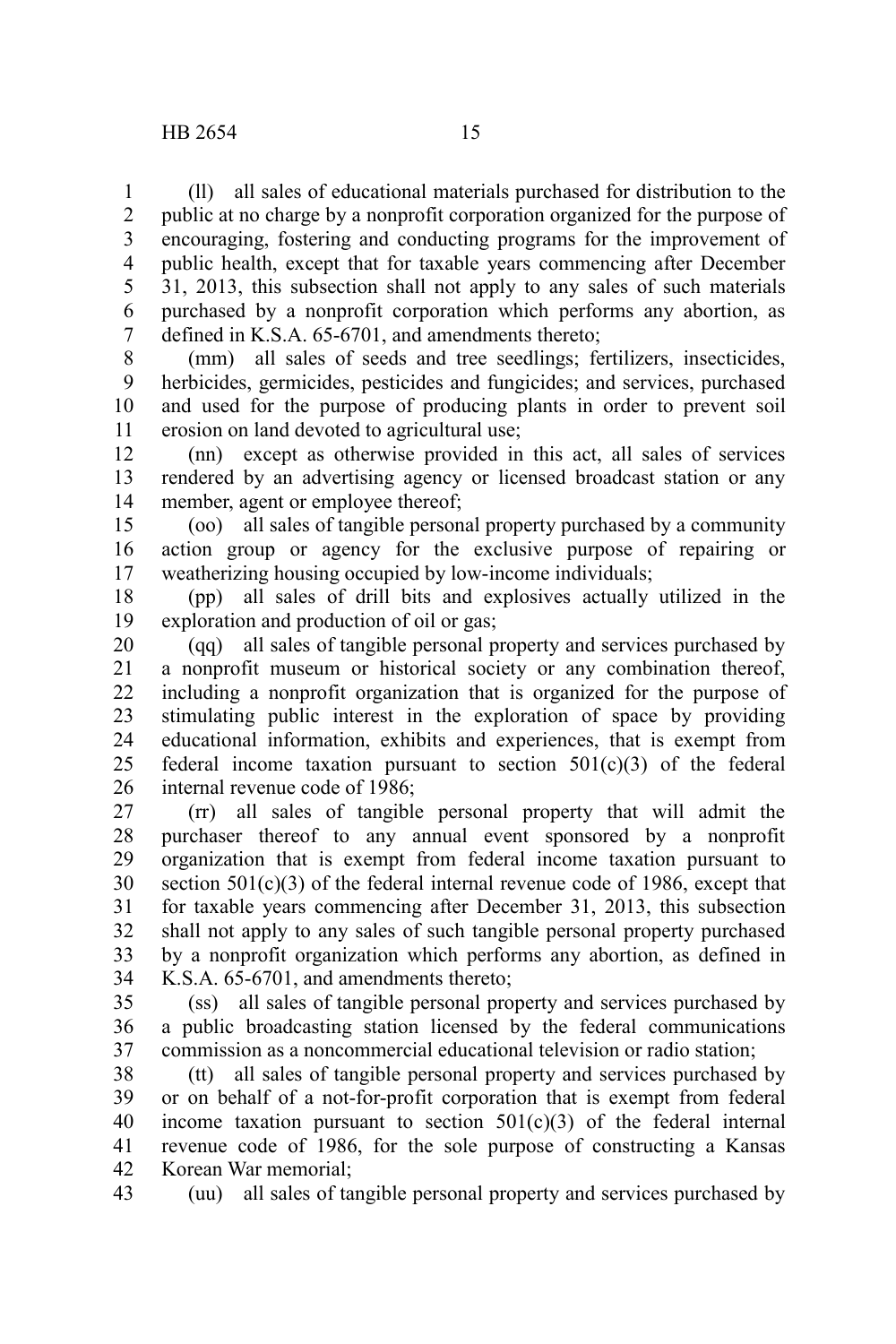or on behalf of any rural volunteer fire-fighting organization for use exclusively in the performance of its duties and functions; 1 2

(vv) all sales of tangible personal property purchased by any of the following organizations that are exempt from federal income taxation pursuant to section  $501(c)(3)$  of the federal internal revenue code of 1986, for the following purposes, and all sales of any such property by or on behalf of any such organization for any such purpose: 3 4 5 6 7

(1) The American heart association, Kansas affiliate, inc. for the purposes of providing education, training, certification in emergency cardiac care, research and other related services to reduce disability and death from cardiovascular diseases and stroke; 8 9 10 11

(2) the Kansas alliance for the mentally ill, inc. for the purpose of advocacy for persons with mental illness and to education, research and support for their families; 12 13 14

(3) the Kansas mental illness awareness council for the purposes of advocacy for persons who are mentally ill and for education, research and support for them and their families: 15 16 17

(4) the American diabetes association Kansas affiliate, inc. for the purpose of eliminating diabetes through medical research, public education focusing on disease prevention and education, patient education including information on coping with diabetes, and professional education and training; 18 19 20 21  $22$ 

(5) the American lung association of Kansas, inc. for the purpose of eliminating all lung diseases through medical research, public education including information on coping with lung diseases, professional education and training related to lung disease and other related services to reduce the incidence of disability and death due to lung disease; 23 24 25 26 27

(6) the Kansas chapters of the Alzheimer's disease and related disorders association, inc. for the purpose of providing assistance and support to persons in Kansas with Alzheimer's disease, and their families and caregivers; 28 29 30 31

(7) the Kansas chapters of the Parkinson's disease association for the purpose of eliminating Parkinson's disease through medical research and public and professional education related to such disease; 32 33 34

(8) the national kidney foundation of Kansas and western Missouri for the purpose of eliminating kidney disease through medical research and public and private education related to such disease; 35 36 37

(9) the heartstrings community foundation for the purpose of providing training, employment and activities for adults with developmental disabilities; 38 39 40

(10) the cystic fibrosis foundation, heart of America chapter, for the purposes of assuring the development of the means to cure and control cystic fibrosis and improving the quality of life for those with the disease; 41 42 43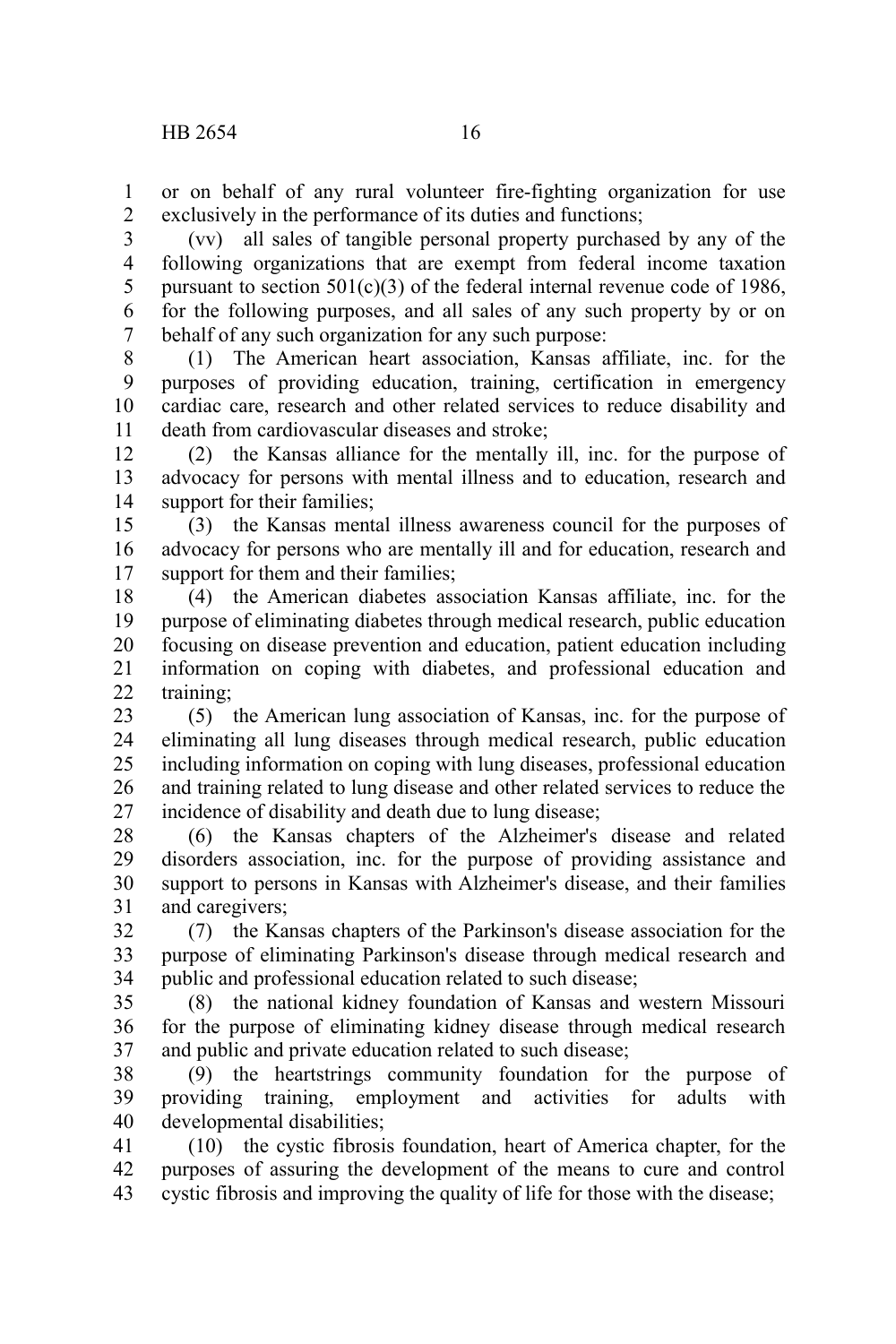(11) the spina bifida association of Kansas for the purpose of providing financial, educational and practical aid to families and individuals with spina bifida. Such aid includes, but is not limited to, funding for medical devices, counseling and medical educational opportunities; 1 2 3 4 5

6 7

(12) the CHWC, Inc., for the purpose of rebuilding urban core neighborhoods through the construction of new homes, acquiring and renovating existing homes and other related activities, and promoting economic development in such neighborhoods; 8 9

(13) the cross-lines cooperative council for the purpose of providing social services to low income individuals and families; 10 11

(14) the dreams work, inc., for the purpose of providing young adult day services to individuals with developmental disabilities and assisting families in avoiding institutional or nursing home care for a developmentally disabled member of their family; 12 13 14 15

(15) the KSDS, Inc., for the purpose of promoting the independence and inclusion of people with disabilities as fully participating and contributing members of their communities and society through the training and providing of guide and service dogs to people with disabilities, and providing disability education and awareness to the general public; 16 17 18 19 20 21

(16) the lyme association of greater Kansas City, Inc., for the purpose of providing support to persons with lyme disease and public education relating to the prevention, treatment and cure of lyme disease; 22 23 24

(17) the dream factory, inc., for the purpose of granting the dreams of children with critical and chronic illnesses; 25 26

(18) the Ottawa Suzuki strings, inc., for the purpose of providing students and families with education and resources necessary to enable each child to develop fine character and musical ability to the fullest potential; 27 28 29 30

(19) the international association of lions clubs for the purpose of creating and fostering a spirit of understanding among all people for humanitarian needs by providing voluntary services through community involvement and international cooperation; 31 32 33 34

(20) the Johnson county young matrons, inc., for the purpose of promoting a positive future for members of the community through volunteerism, financial support and education through the efforts of an all volunteer organization; 35 36 37 38

(21) the American cancer society, inc., for the purpose of eliminating cancer as a major health problem by preventing cancer, saving lives and diminishing suffering from cancer, through research, education, advocacy and service; 39 40 41 42

(22) the community services of Shawnee, inc., for the purpose of 43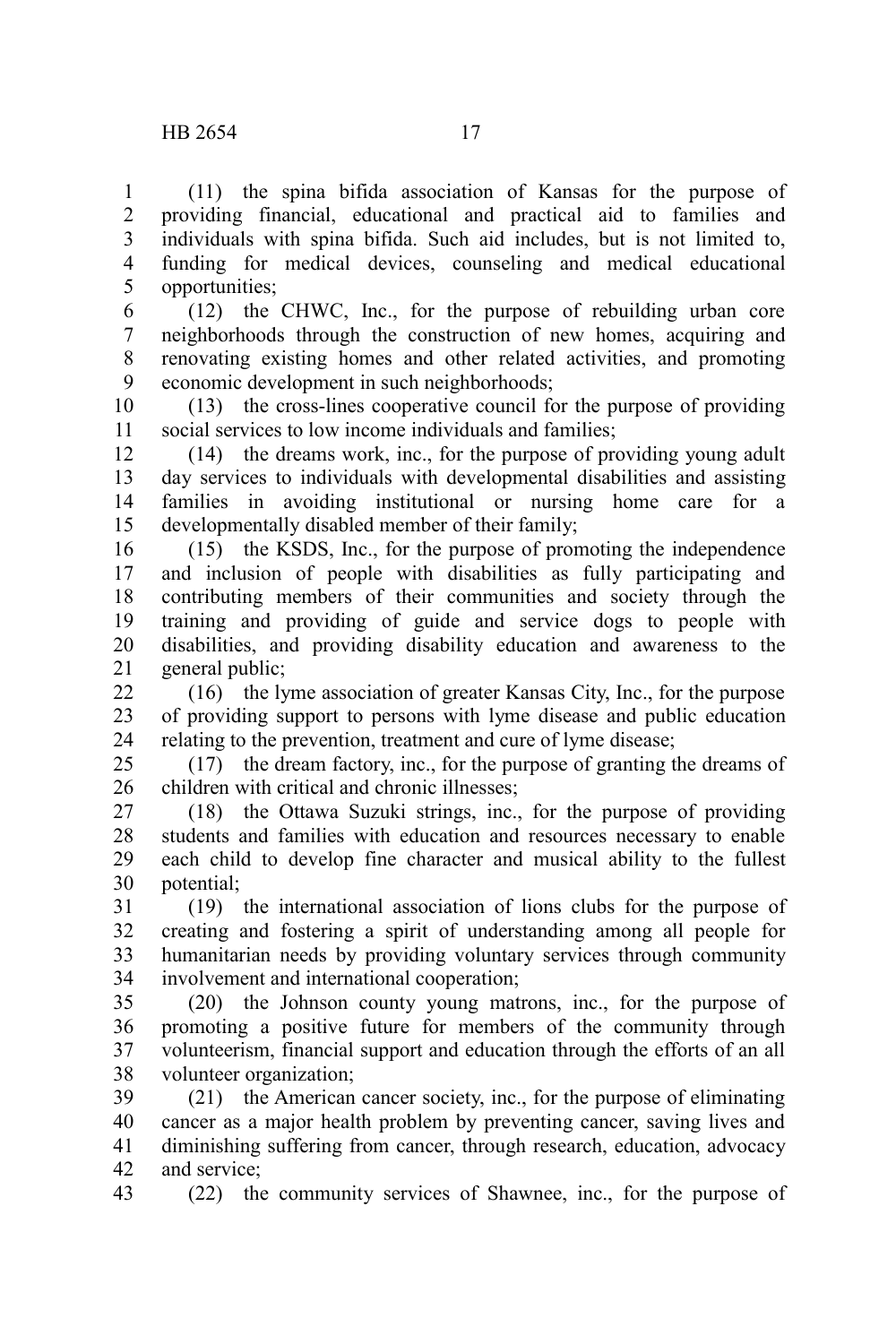providing food and clothing to those in need; 1

(23) the angel babies association, for the purpose of providing assistance, support and items of necessity to teenage mothers and their babies; and 2 3 4

(24) the Kansas fairgrounds foundation for the purpose of the preservation, renovation and beautification of the Kansas state fairgrounds; 5 6

(ww) all sales of tangible personal property purchased by the habitat for humanity for the exclusive use of being incorporated within a housing project constructed by such organization; 7 8 9

(xx) all sales of tangible personal property and services purchased by a nonprofit zoo that is exempt from federal income taxation pursuant to section  $501(c)(3)$  of the federal internal revenue code of 1986, or on behalf of such zoo by an entity itself exempt from federal income taxation pursuant to section  $501(c)(3)$  of the federal internal revenue code of 1986 contracted with to operate such zoo and all sales of tangible personal property or services purchased by a contractor for the purpose of constructing, equipping, reconstructing, maintaining, repairing, enlarging, furnishing or remodeling facilities for any nonprofit zoo that would be exempt from taxation under the provisions of this section if purchased directly by such nonprofit zoo or the entity operating such zoo. Nothing in this subsection shall be deemed to exempt the purchase of any construction machinery, equipment or tools used in the constructing, equipping, reconstructing, maintaining, repairing, enlarging, furnishing or remodeling facilities for any nonprofit zoo. When any nonprofit zoo shall contract for the purpose of constructing, equipping, reconstructing, maintaining, repairing, enlarging, furnishing or remodeling facilities, it shall obtain from the state and furnish to the contractor an exemption certificate for the project involved, and the contractor may purchase materials for incorporation in such project. The contractor shall furnish the number of such certificate to all suppliers from whom such purchases are made, and such suppliers shall execute invoices covering the same bearing the number of such certificate. Upon completion of the project the contractor shall furnish to the nonprofit zoo concerned a sworn statement, on a form to be provided by the director of taxation, that all purchases so made were entitled to exemption under this subsection. All invoices shall be held by the contractor for a period of five years and shall be subject to audit by the director of taxation. If any materials purchased under such a certificate are found not to have been incorporated in the building or other project or not to have been returned for credit or the sales or compensating tax otherwise imposed upon such materials that will not be so incorporated in the building or other project reported and paid by such contractor to the director of taxation not later than the  $20<sup>th</sup>$  day of the month following the close of the month in which it shall be determined that such materials will 10 11 12 13 14 15 16 17 18 19 20 21 22 23 24 25 26 27 28 29 30 31 32 33 34 35 36 37 38 39 40 41 42 43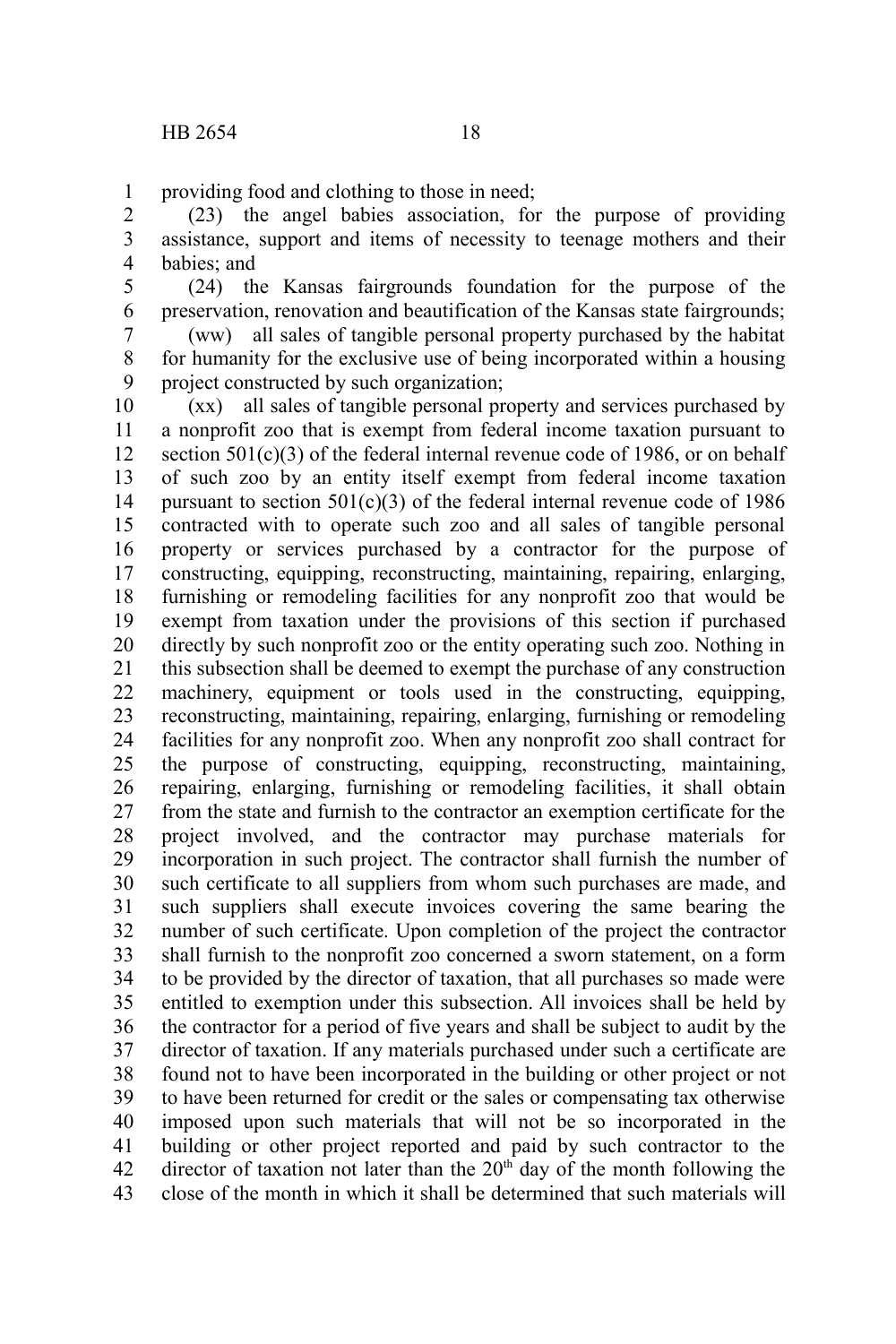not be used for the purpose for which such certificate was issued, the nonprofit zoo concerned shall be liable for tax on all materials purchased for the project, and upon payment thereof it may recover the same from the contractor together with reasonable attorney fees. Any contractor or any agent, employee or subcontractor thereof, who shall use or otherwise dispose of any materials purchased under such a certificate for any purpose other than that for which such a certificate is issued without the payment of the sales or compensating tax otherwise imposed upon such materials, shall be guilty of a misdemeanor and, upon conviction therefor, shall be subject to the penalties provided for in K.S.A. 79-3615(h), and amendments thereto; 1 2 3 4 5 6 7 8 9 10 11

(yy) all sales of tangible personal property and services purchased by a parent-teacher association or organization, and all sales of tangible personal property by or on behalf of such association or organization; 12 13 14

(zz) all sales of machinery and equipment purchased by over-the-air, free access radio or television station that is used directly and primarily for the purpose of producing a broadcast signal or is such that the failure of the machinery or equipment to operate would cause broadcasting to cease. For purposes of this subsection, machinery and equipment shall include, but not be limited to, that required by rules and regulations of the federal communications commission, and all sales of electricity which are essential or necessary for the purpose of producing a broadcast signal or is such that the failure of the electricity would cause broadcasting to cease; 15 16 17 18 19 20 21 22 23

(aaa) all sales of tangible personal property and services purchased by a religious organization that is exempt from federal income taxation pursuant to section  $501(c)(3)$  of the federal internal revenue code, and used exclusively for religious purposes, and all sales of tangible personal property or services purchased by a contractor for the purpose of constructing, equipping, reconstructing, maintaining, repairing, enlarging, furnishing or remodeling facilities for any such organization that would be exempt from taxation under the provisions of this section if purchased directly by such organization. Nothing in this subsection shall be deemed to exempt the purchase of any construction machinery, equipment or tools used in the constructing, equipping, reconstructing, maintaining, repairing, enlarging, furnishing or remodeling facilities for any such organization. When any such organization shall contract for the purpose of constructing, equipping, reconstructing, maintaining, repairing, enlarging, furnishing or remodeling facilities, it shall obtain from the state and furnish to the contractor an exemption certificate for the project involved, and the contractor may purchase materials for incorporation in such project. The contractor shall furnish the number of such certificate to all suppliers from whom such purchases are made, and such suppliers shall execute invoices covering the same bearing the number of such certificate. Upon 24 25 26 27 28 29 30 31 32 33 34 35 36 37 38 39 40 41 42 43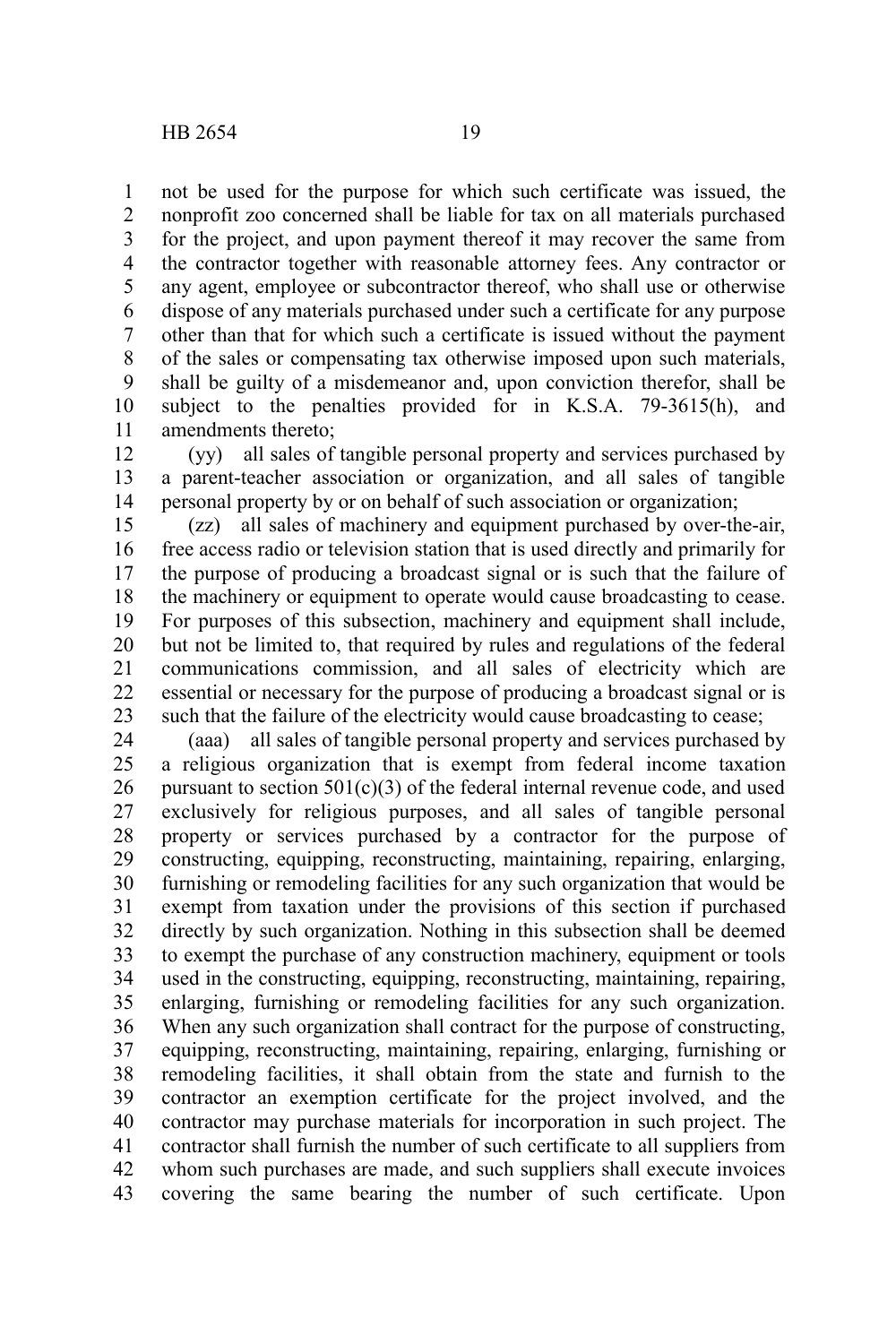completion of the project the contractor shall furnish to such organization concerned a sworn statement, on a form to be provided by the director of taxation, that all purchases so made were entitled to exemption under this subsection. All invoices shall be held by the contractor for a period of five years and shall be subject to audit by the director of taxation. If any materials purchased under such a certificate are found not to have been incorporated in the building or other project or not to have been returned for credit or the sales or compensating tax otherwise imposed upon such materials that will not be so incorporated in the building or other project reported and paid by such contractor to the director of taxation not later than the  $20<sup>th</sup>$  day of the month following the close of the month in which it shall be determined that such materials will not be used for the purpose for which such certificate was issued, such organization concerned shall be liable for tax on all materials purchased for the project, and upon payment thereof it may recover the same from the contractor together with reasonable attorney fees. Any contractor or any agent, employee or subcontractor thereof, who shall use or otherwise dispose of any materials purchased under such a certificate for any purpose other than that for which such a certificate is issued without the payment of the sales or compensating tax otherwise imposed upon such materials, shall be guilty of a misdemeanor and, upon conviction therefor, shall be subject to the penalties provided for in K.S.A. 79-3615(h), and amendments thereto. Sales tax paid on and after July 1, 1998, but prior to the effective date of this act upon the gross receipts received from any sale exempted by the amendatory provisions of this subsection shall be refunded. Each claim for a sales tax refund shall be verified and submitted to the director of taxation upon forms furnished by the director and shall be accompanied by any additional documentation required by the director. The director shall review each claim and shall refund that amount of sales tax paid as determined under the provisions of this subsection. All refunds shall be paid from the sales tax refund fund upon warrants of the director of accounts and reports pursuant to vouchers approved by the director or the director's designee; 1 2 3 4 5 6 7 8 9 10 11 12 13 14 15 16 17 18 19 20 21 22 23 24 25 26 27 28 29 30 31 32 33

(bbb) all sales of food for human consumption by an organization that is exempt from federal income taxation pursuant to section  $501(c)(3)$  of the federal internal revenue code of 1986, pursuant to a food distribution program that offers such food at a price below cost in exchange for the performance of community service by the purchaser thereof; 34 35 36 37 38

(ccc) on and after July 1, 1999, all sales of tangible personal property and services purchased by a primary care clinic or health center the primary purpose of which is to provide services to medically underserved individuals and families, and that is exempt from federal income taxation pursuant to section  $501(c)(3)$  of the federal internal revenue code, and all 39 40 41 42 43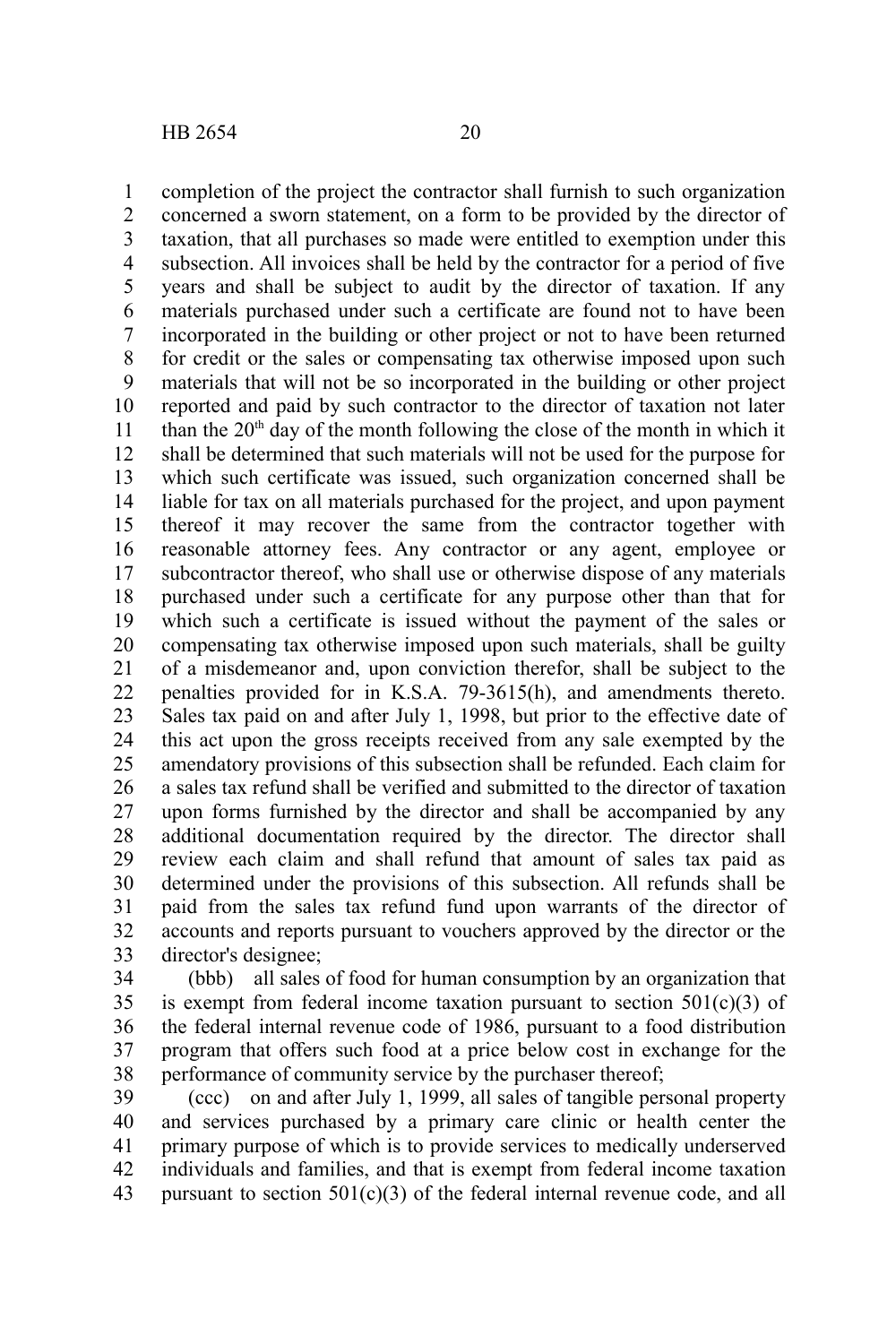sales of tangible personal property or services purchased by a contractor for the purpose of constructing, equipping, reconstructing, maintaining, repairing, enlarging, furnishing or remodeling facilities for any such clinic or center that would be exempt from taxation under the provisions of this section if purchased directly by such clinic or center, except that for taxable years commencing after December 31, 2013, this subsection shall not apply to any sales of such tangible personal property and services purchased by a primary care clinic or health center which performs any abortion, as defined in K.S.A. 65-6701, and amendments thereto. Nothing in this subsection shall be deemed to exempt the purchase of any construction machinery, equipment or tools used in the constructing, equipping, reconstructing, maintaining, repairing, enlarging, furnishing or remodeling facilities for any such clinic or center. When any such clinic or center shall contract for the purpose of constructing, equipping, reconstructing, maintaining, repairing, enlarging, furnishing or remodeling facilities, it shall obtain from the state and furnish to the contractor an exemption certificate for the project involved, and the contractor may purchase materials for incorporation in such project. The contractor shall furnish the number of such certificate to all suppliers from whom such purchases are made, and such suppliers shall execute invoices covering the same bearing the number of such certificate. Upon completion of the project the contractor shall furnish to such clinic or center concerned a sworn statement, on a form to be provided by the director of taxation, that all purchases so made were entitled to exemption under this subsection. All invoices shall be held by the contractor for a period of five years and shall be subject to audit by the director of taxation. If any materials purchased under such a certificate are found not to have been incorporated in the building or other project or not to have been returned for credit or the sales or compensating tax otherwise imposed upon such materials that will not be so incorporated in the building or other project reported and paid by such contractor to the director of taxation not later than the  $20<sup>th</sup>$ day of the month following the close of the month in which it shall be determined that such materials will not be used for the purpose for which such certificate was issued, such clinic or center concerned shall be liable for tax on all materials purchased for the project, and upon payment thereof it may recover the same from the contractor together with reasonable attorney fees. Any contractor or any agent, employee or subcontractor thereof, who shall use or otherwise dispose of any materials purchased under such a certificate for any purpose other than that for which such a certificate is issued without the payment of the sales or compensating tax otherwise imposed upon such materials, shall be guilty of a misdemeanor and, upon conviction therefor, shall be subject to the penalties provided for in K.S.A. 79-3615(h), and amendments thereto; 1 2 3 4 5 6 7 8 9 10 11 12 13 14 15 16 17 18 19 20 21 22 23 24 25 26 27 28 29 30 31 32 33 34 35 36 37 38 39 40 41 42 43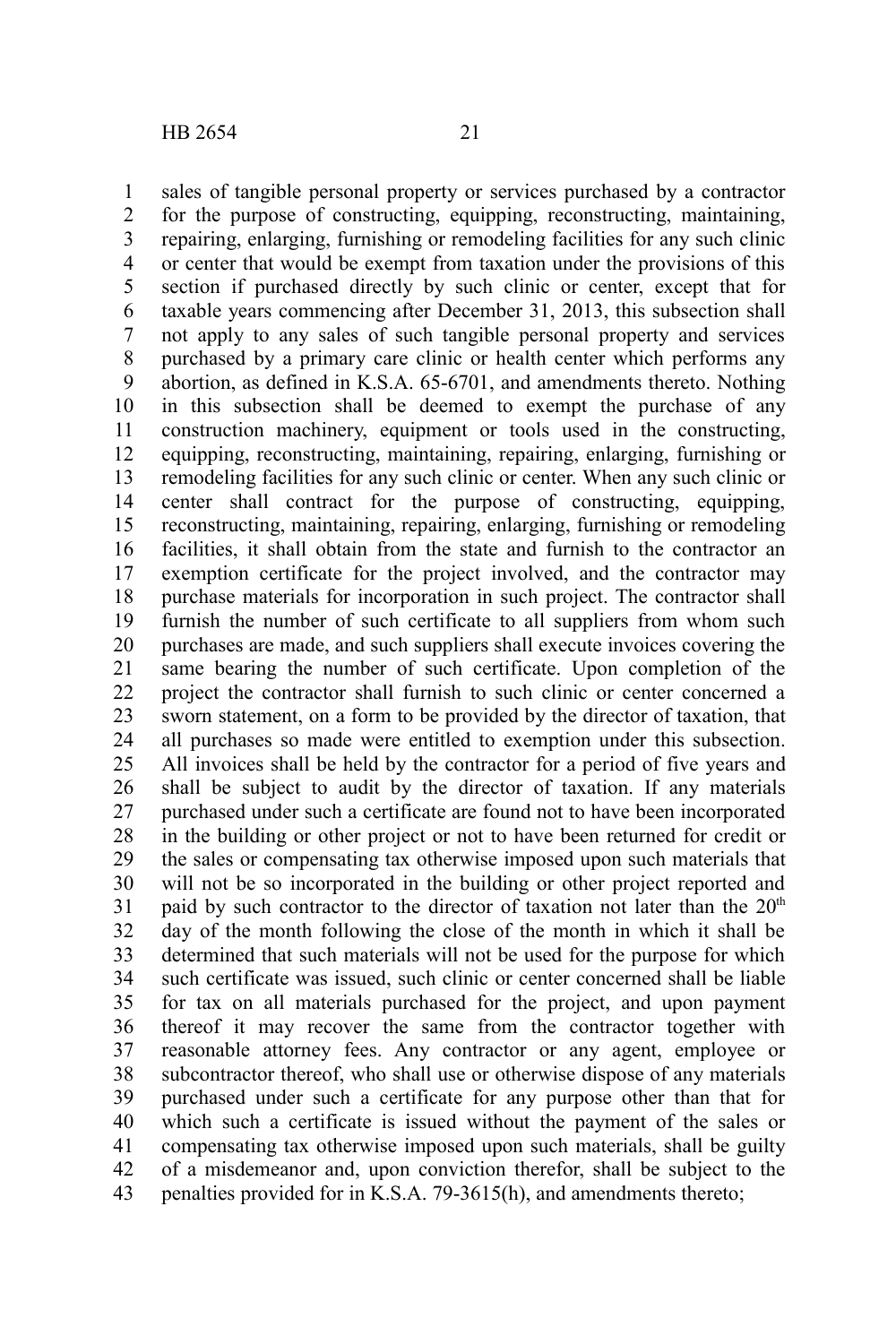(ddd) on and after January 1, 1999, and before January 1, 2000, all sales of materials and services purchased by any class II or III railroad as classified by the federal surface transportation board for the construction, renovation, repair or replacement of class II or III railroad track and facilities used directly in interstate commerce. In the event any such track or facility for which materials and services were purchased sales tax exempt is not operational for five years succeeding the allowance of such exemption, the total amount of sales tax that would have been payable except for the operation of this subsection shall be recouped in accordance with rules and regulations adopted for such purpose by the secretary of revenue; 1 2 3 4 5 6 7 8 9 10 11

(eee) on and after January 1, 1999, and before January 1, 2001, all sales of materials and services purchased for the original construction, reconstruction, repair or replacement of grain storage facilities, including railroad sidings providing access thereto; 12 13 14 15

(fff) all sales of material handling equipment, racking systems and other related machinery and equipment that is used for the handling, movement or storage of tangible personal property in a warehouse or distribution facility in this state; all sales of installation, repair and maintenance services performed on such machinery and equipment; and all sales of repair and replacement parts for such machinery and equipment. For purposes of this subsection, a warehouse or distribution facility means a single, fixed location that consists of buildings or structures in a contiguous area where storage or distribution operations are conducted that are separate and apart from the business' retail operations, if any, and that do not otherwise qualify for exemption as occurring at a manufacturing or processing plant or facility. Material handling and storage equipment shall include aeration, dust control, cleaning, handling and other such equipment that is used in a public grain warehouse or other commercial grain storage facility, whether used for grain handling, grain storage, grain refining or processing, or other grain treatment operation; 16 17 18 19 20 21 22 23 24 25 26 27 28 29 30 31

(ggg) all sales of tangible personal property and services purchased by or on behalf of the Kansas academy of science, which is exempt from federal income taxation pursuant to section  $501(c)(3)$  of the federal internal revenue code of 1986, and used solely by such academy for the preparation, publication and dissemination of education materials; 32 33 34 35 36

(hhh) all sales of tangible personal property and services purchased by or on behalf of all domestic violence shelters that are member agencies of the Kansas coalition against sexual and domestic violence; 37 38 39

(iii) all sales of personal property and services purchased by an organization that is exempt from federal income taxation pursuant to section  $501(c)(3)$  of the federal internal revenue code of 1986, and such personal property and services are used by any such organization in the 40 41 42 43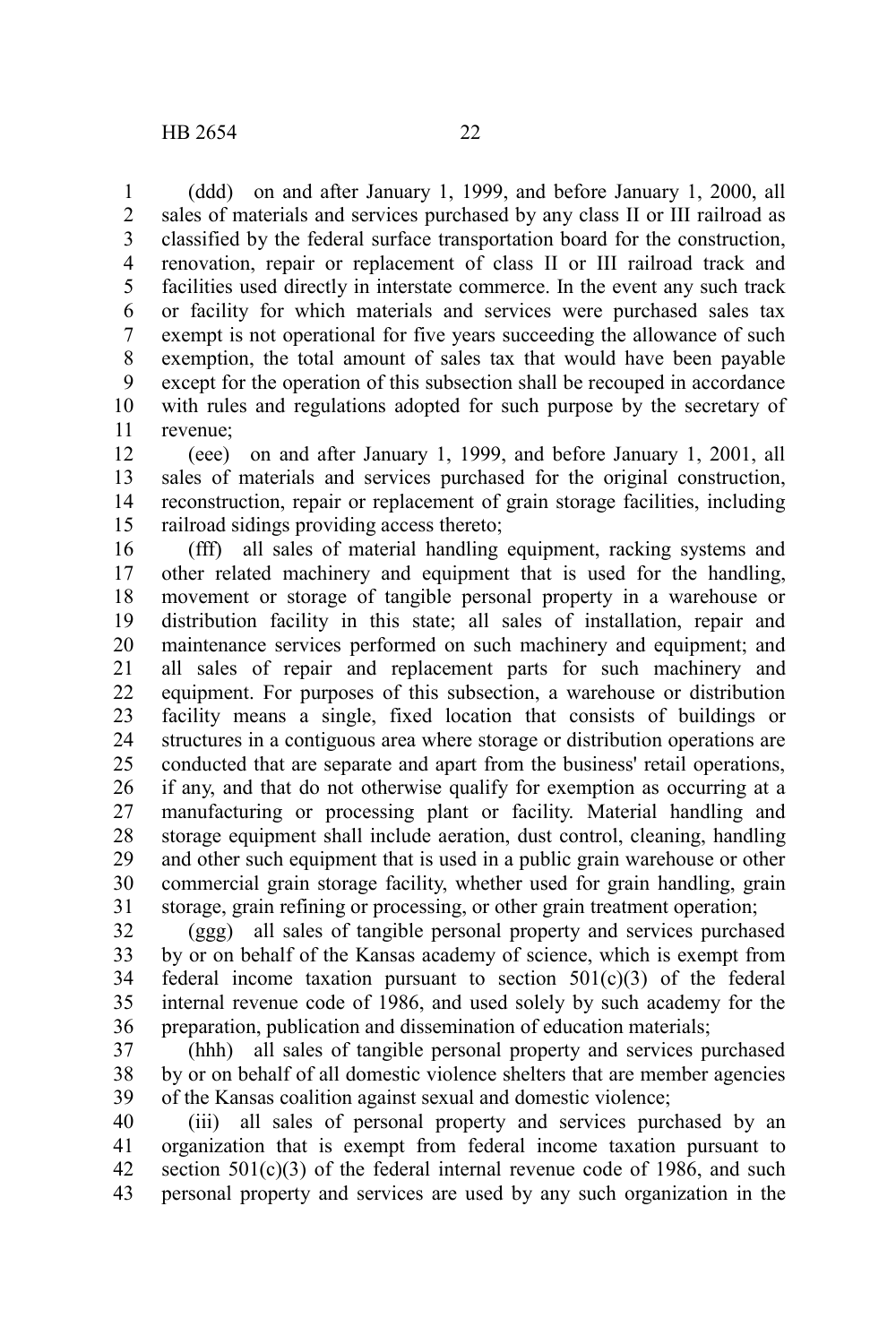collection, storage and distribution of food products to nonprofit organizations that distribute such food products to persons pursuant to a food distribution program on a charitable basis without fee or charge, and all sales of tangible personal property or services purchased by a contractor for the purpose of constructing, equipping, reconstructing, maintaining, repairing, enlarging, furnishing or remodeling facilities used for the collection and storage of such food products for any such organization which is exempt from federal income taxation pursuant to section  $501(c)(3)$  of the federal internal revenue code of 1986, that would be exempt from taxation under the provisions of this section if purchased directly by such organization. Nothing in this subsection shall be deemed to exempt the purchase of any construction machinery, equipment or tools used in the constructing, equipping, reconstructing, maintaining, repairing, enlarging, furnishing or remodeling facilities for any such organization. When any such organization shall contract for the purpose of constructing, equipping, reconstructing, maintaining, repairing, enlarging, furnishing or remodeling facilities, it shall obtain from the state and furnish to the contractor an exemption certificate for the project involved, and the contractor may purchase materials for incorporation in such project. The contractor shall furnish the number of such certificate to all suppliers from whom such purchases are made, and such suppliers shall execute invoices covering the same bearing the number of such certificate. Upon completion of the project the contractor shall furnish to such organization concerned a sworn statement, on a form to be provided by the director of taxation, that all purchases so made were entitled to exemption under this subsection. All invoices shall be held by the contractor for a period of five years and shall be subject to audit by the director of taxation. If any materials purchased under such a certificate are found not to have been incorporated in such facilities or not to have been returned for credit or the sales or compensating tax otherwise imposed upon such materials that will not be so incorporated in such facilities reported and paid by such contractor to the director of taxation not later than the  $20<sup>th</sup>$  day of the month following the close of the month in which it shall be determined that such materials will not be used for the purpose for which such certificate was issued, such organization concerned shall be liable for tax on all materials purchased for the project, and upon payment thereof it may recover the same from the contractor together with reasonable attorney fees. Any contractor or any agent, employee or subcontractor thereof, who shall use or otherwise dispose of any materials purchased under such a certificate for any purpose other than that for which such a certificate is issued without the payment of the sales or compensating tax otherwise imposed upon such materials, shall be guilty of a misdemeanor and, upon conviction therefor, shall be subject to the penalties provided for 1 2 3 4 5 6 7 8 9 10 11 12 13 14 15 16 17 18 19 20 21 22 23 24 25 26 27 28 29 30 31 32 33 34 35 36 37 38 39 40 41 42 43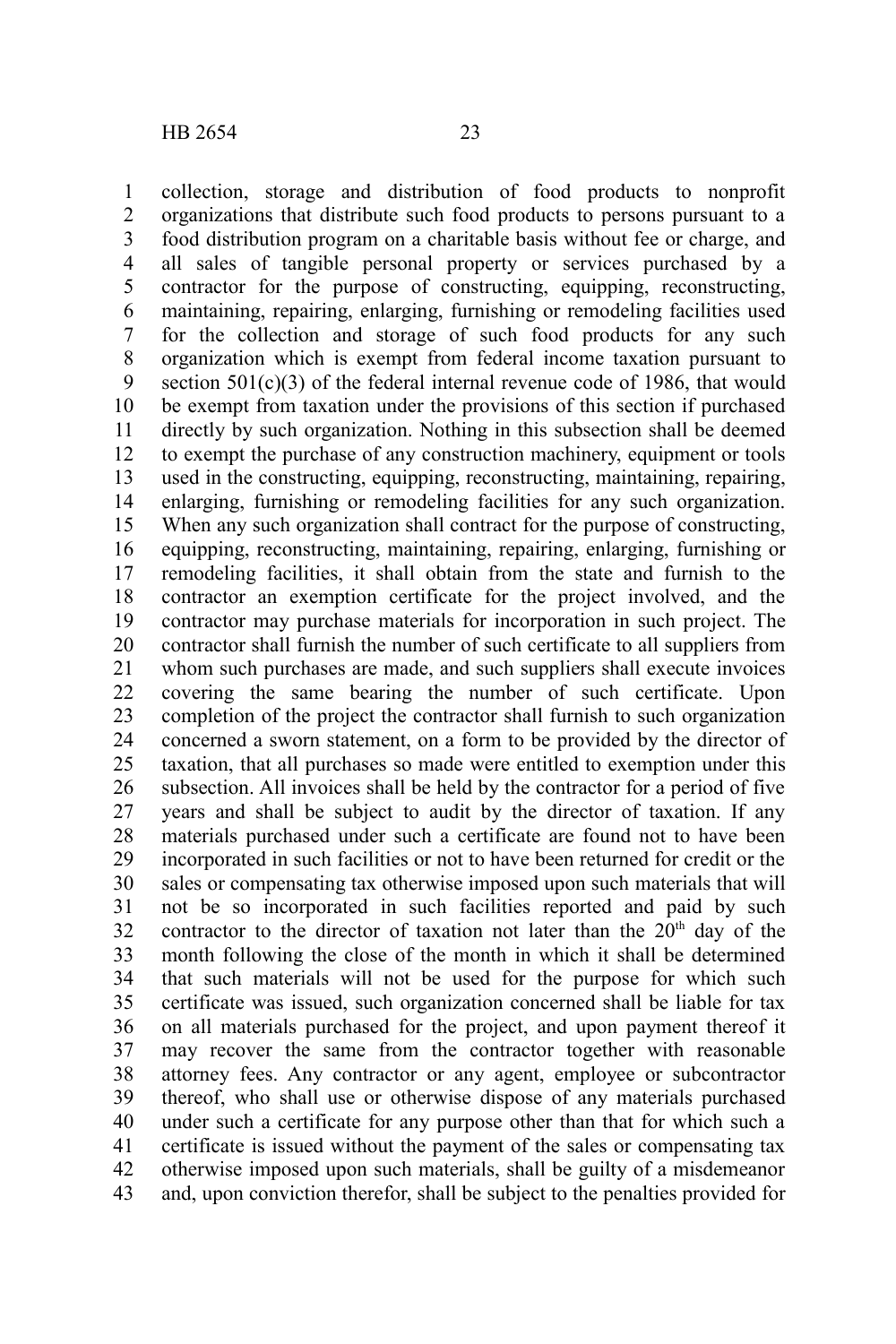in K.S.A. 79-3615(h), and amendments thereto. Sales tax paid on and after July 1, 2005, but prior to the effective date of this act upon the gross receipts received from any sale exempted by the amendatory provisions of this subsection shall be refunded. Each claim for a sales tax refund shall be verified and submitted to the director of taxation upon forms furnished by the director and shall be accompanied by any additional documentation required by the director. The director shall review each claim and shall refund that amount of sales tax paid as determined under the provisions of this subsection. All refunds shall be paid from the sales tax refund fund upon warrants of the director of accounts and reports pursuant to vouchers approved by the director or the director's designee; 1 2 3 4 5 6 7 8 9 10 11

(jjj) all sales of dietary supplements dispensed pursuant to a prescription order by a licensed practitioner or a mid-level practitioner as defined by K.S.A. 65-1626, and amendments thereto. As used in this subsection, "dietary supplement" means any product, other than tobacco, intended to supplement the diet that: (1) Contains one or more of the following dietary ingredients: A vitamin, a mineral, an herb or other botanical, an amino acid, a dietary substance for use by humans to supplement the diet by increasing the total dietary intake or a concentrate, metabolite, constituent, extract or combination of any such ingredient; (2) is intended for ingestion in tablet, capsule, powder, softgel, gelcap or liquid form, or if not intended for ingestion, in such a form, is not represented as conventional food and is not represented for use as a sole item of a meal or of the diet; and (3) is required to be labeled as a dietary supplement, identifiable by the supplemental facts box found on the label and as required pursuant to 21 C.F.R. § 101.36; 12 13 14 15 16 17 18 19 20 21 22 23 24 25 26

(lll) all sales of tangible personal property and services purchased by special olympics Kansas, inc. for the purpose of providing year-round sports training and athletic competition in a variety of olympic-type sports for individuals with intellectual disabilities by giving them continuing opportunities to develop physical fitness, demonstrate courage, experience joy and participate in a sharing of gifts, skills and friendship with their families, other special olympics athletes and the community, and activities provided or sponsored by such organization, and all sales of tangible personal property by or on behalf of any such organization; 27 28 29 30 31 32 33 34 35

(mmm) all sales of tangible personal property purchased by or on behalf of the Marillac center, inc., which is exempt from federal income taxation pursuant to section  $501(c)(3)$  of the federal internal revenue code, for the purpose of providing psycho-social-biological and special education services to children, and all sales of any such property by or on behalf of such organization for such purpose; 36 37 38 39 40 41

(nnn) all sales of tangible personal property and services purchased by the west Sedgwick county-sunrise rotary club and sunrise charitable 42 43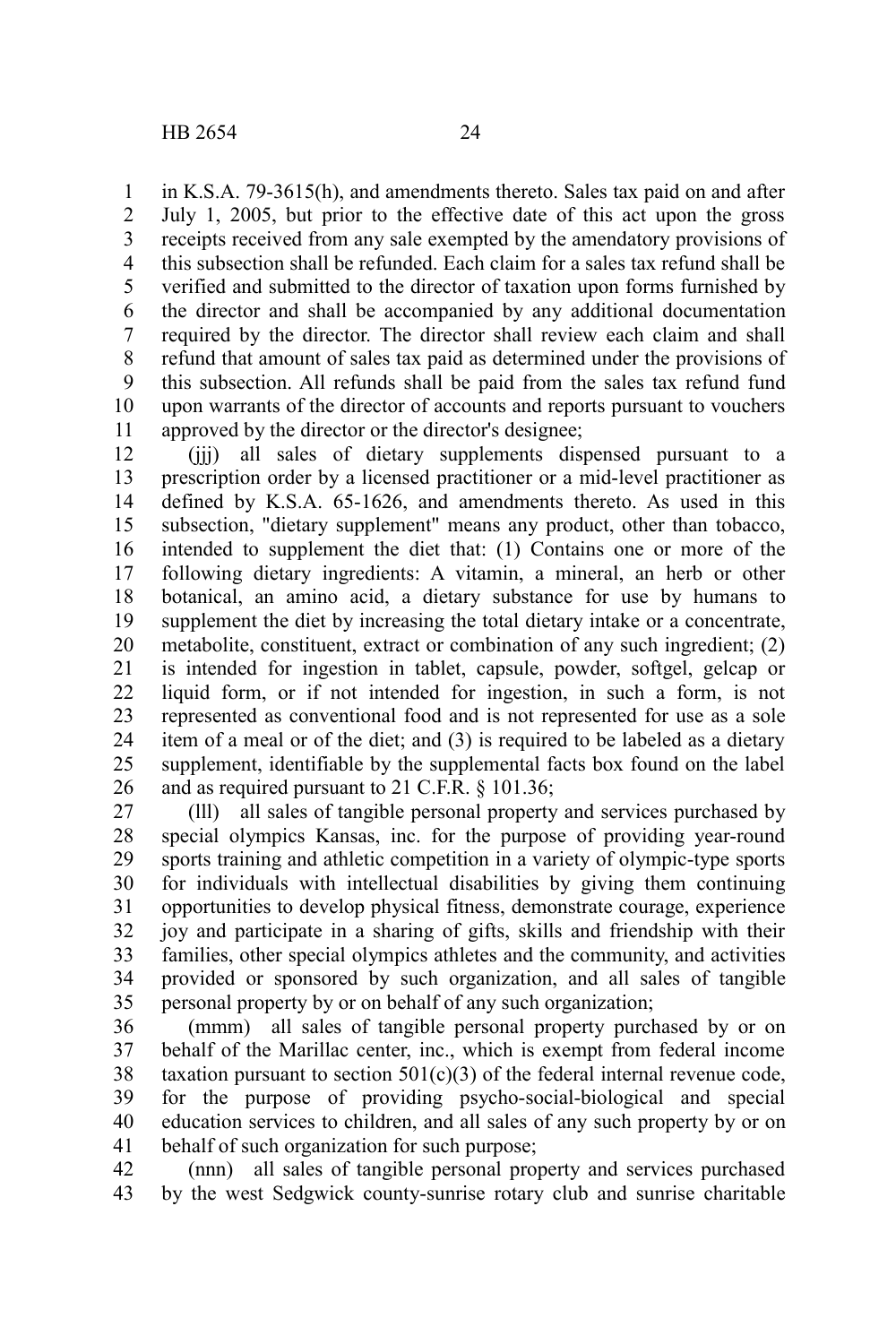fund for the purpose of constructing a boundless playground which is an integrated, barrier free and developmentally advantageous play environment for children of all abilities and disabilities; 1 2 3

(ooo) all sales of tangible personal property by or on behalf of a public library serving the general public and supported in whole or in part with tax money or a not-for-profit organization whose purpose is to raise funds for or provide services or other benefits to any such public library; 4 5 6 7

(ppp) all sales of tangible personal property and services purchased by or on behalf of a homeless shelter that is exempt from federal income taxation pursuant to section  $501(c)(3)$  of the federal income tax code of 1986, and used by any such homeless shelter to provide emergency and transitional housing for individuals and families experiencing homelessness, and all sales of any such property by or on behalf of any such homeless shelter for any such purpose; 8 9 10 11 12 13 14

(qqq) all sales of tangible personal property and services purchased by TLC for children and families, inc., hereinafter referred to as TLC, which is exempt from federal income taxation pursuant to section 501(c) (3) of the federal internal revenue code of 1986, and such property and services are used for the purpose of providing emergency shelter and treatment for abused and neglected children as well as meeting additional critical needs for children, juveniles and family, and all sales of any such property by or on behalf of TLC for any such purpose; and all sales of tangible personal property or services purchased by a contractor for the purpose of constructing, maintaining, repairing, enlarging, furnishing or remodeling facilities for the operation of services for TLC for any such purpose that would be exempt from taxation under the provisions of this section if purchased directly by TLC. Nothing in this subsection shall be deemed to exempt the purchase of any construction machinery, equipment or tools used in the constructing, maintaining, repairing, enlarging, furnishing or remodeling such facilities for TLC. When TLC contracts for the purpose of constructing, maintaining, repairing, enlarging, furnishing or remodeling such facilities, it shall obtain from the state and furnish to the contractor an exemption certificate for the project involved, and the contractor may purchase materials for incorporation in such project. The contractor shall furnish the number of such certificate to all suppliers from whom such purchases are made, and such suppliers shall execute invoices covering the same bearing the number of such certificate. Upon completion of the project the contractor shall furnish to TLC a sworn statement, on a form to be provided by the director of taxation, that all purchases so made were entitled to exemption under this subsection. All invoices shall be held by the contractor for a period of five years and shall be subject to audit by the director of taxation. If any materials purchased under such a certificate are found not to have been incorporated in the 15 16 17 18 19 20 21 22 23 24 25 26 27 28 29 30 31 32 33 34 35 36 37 38 39 40 41 42 43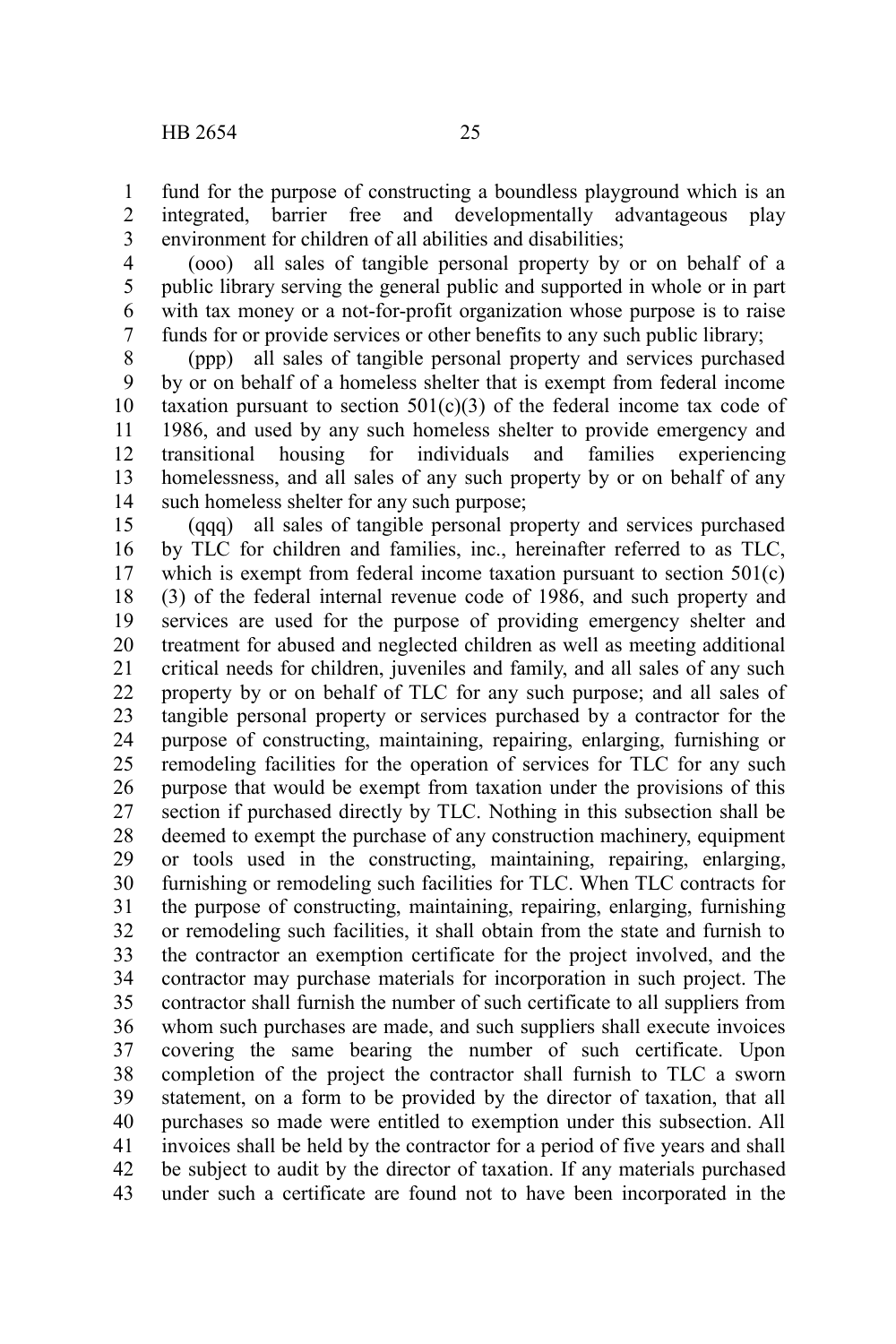building or other project or not to have been returned for credit or the sales 1

or compensating tax otherwise imposed upon such materials that will not be so incorporated in the building or other project reported and paid by such contractor to the director of taxation not later than the  $20<sup>th</sup>$  day of the month following the close of the month in which it shall be determined that such materials will not be used for the purpose for which such certificate was issued, TLC shall be liable for tax on all materials purchased for the project, and upon payment thereof it may recover the same from the contractor together with reasonable attorney fees. Any contractor or any agent, employee or subcontractor thereof, who shall use or otherwise dispose of any materials purchased under such a certificate for any purpose other than that for which such a certificate is issued without the payment of the sales or compensating tax otherwise imposed upon such materials, shall be guilty of a misdemeanor and, upon conviction therefor, shall be subject to the penalties provided for in K.S.A. 79-3615(h), and amendments thereto; 2 3 4 5 6 7 8 9 10 11 12 13 14 15 16

(rrr) all sales of tangible personal property and services purchased by any county law library maintained pursuant to law and sales of tangible personal property and services purchased by an organization that would have been exempt from taxation under the provisions of this subsection if purchased directly by the county law library for the purpose of providing legal resources to attorneys, judges, students and the general public, and all sales of any such property by or on behalf of any such county law library; 17 18 19 20 21 22 23 24

(sss) all sales of tangible personal property and services purchased by catholic charities or youthville, hereinafter referred to as charitable family providers, which is exempt from federal income taxation pursuant to section 501(c)(3) of the federal internal revenue code of 1986, and which such property and services are used for the purpose of providing emergency shelter and treatment for abused and neglected children as well as meeting additional critical needs for children, juveniles and family, and all sales of any such property by or on behalf of charitable family providers for any such purpose; and all sales of tangible personal property or services purchased by a contractor for the purpose of constructing, maintaining, repairing, enlarging, furnishing or remodeling facilities for the operation of services for charitable family providers for any such purpose which would be exempt from taxation under the provisions of this section if purchased directly by charitable family providers. Nothing in this subsection shall be deemed to exempt the purchase of any construction machinery, equipment or tools used in the constructing, maintaining, repairing, enlarging, furnishing or remodeling such facilities for charitable family providers. When charitable family providers contracts for the purpose of constructing, maintaining, repairing, enlarging, furnishing or 25 26 27 28 29 30 31 32 33 34 35 36 37 38 39 40 41 42 43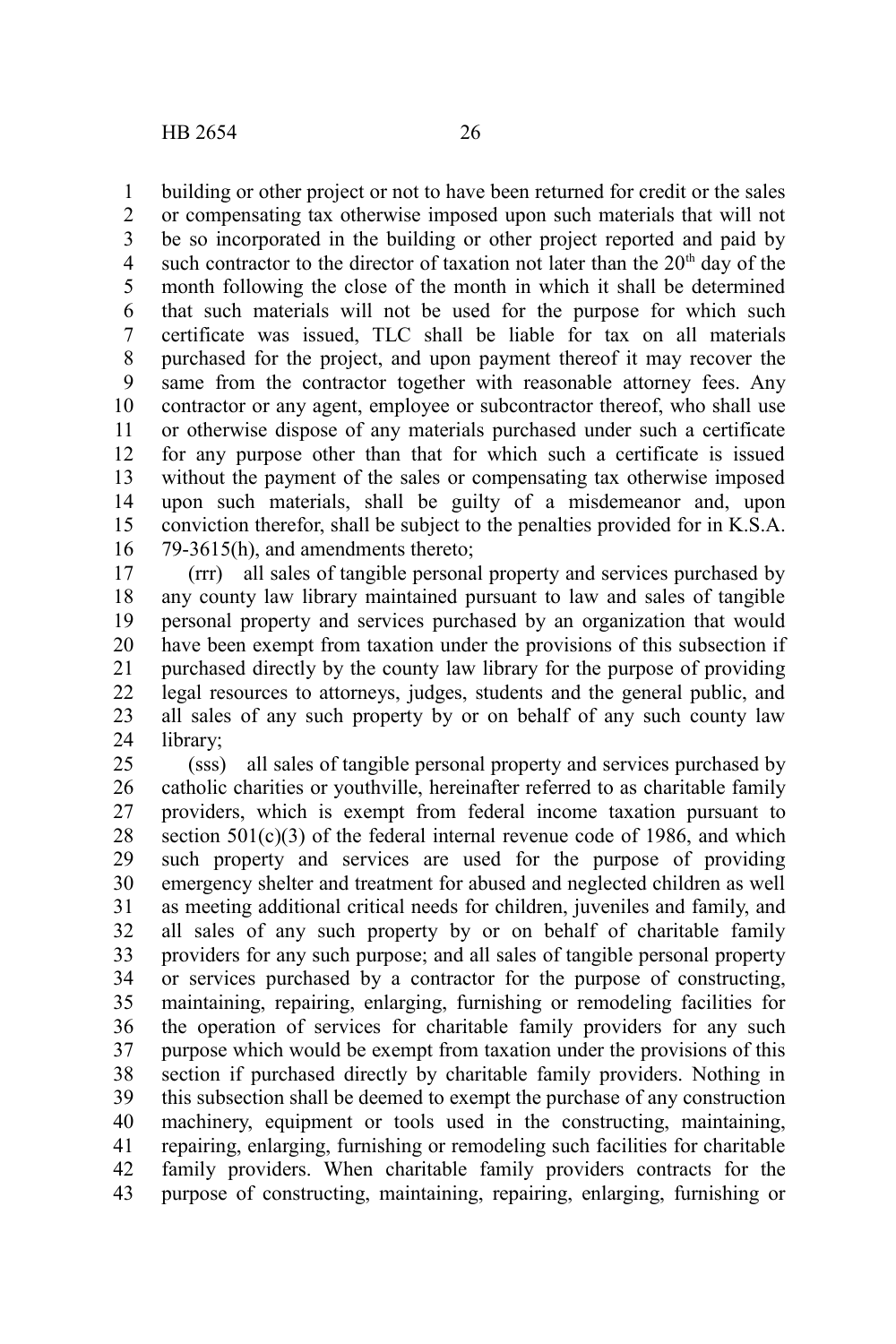remodeling such facilities, it shall obtain from the state and furnish to the contractor an exemption certificate for the project involved, and the contractor may purchase materials for incorporation in such project. The contractor shall furnish the number of such certificate to all suppliers from whom such purchases are made, and such suppliers shall execute invoices covering the same bearing the number of such certificate. Upon completion of the project the contractor shall furnish to charitable family providers a sworn statement, on a form to be provided by the director of taxation, that all purchases so made were entitled to exemption under this subsection. All invoices shall be held by the contractor for a period of five years and shall be subject to audit by the director of taxation. If any materials purchased under such a certificate are found not to have been incorporated in the building or other project or not to have been returned for credit or the sales or compensating tax otherwise imposed upon such materials that will not be so incorporated in the building or other project reported and paid by such contractor to the director of taxation not later than the  $20<sup>th</sup>$  day of the month following the close of the month in which it shall be determined that such materials will not be used for the purpose for which such certificate was issued, charitable family providers shall be liable for tax on all materials purchased for the project, and upon payment thereof it may recover the same from the contractor together with reasonable attorney fees. Any contractor or any agent, employee or subcontractor thereof, who shall use or otherwise dispose of any materials purchased under such a certificate for any purpose other than that for which such a certificate is issued without the payment of the sales or compensating tax otherwise imposed upon such materials, shall be guilty of a misdemeanor and, upon conviction therefor, shall be subject to the penalties provided for in K.S.A. 79-3615(h), and amendments thereto; 1 2 3 4 5 6 7 8 9 10 11 12 13 14 15 16 17 18 19 20 21 22 23 24 25 26 27 28

(ttt) all sales of tangible personal property or services purchased by a contractor for a project for the purpose of restoring, constructing, equipping, reconstructing, maintaining, repairing, enlarging, furnishing or remodeling a home or facility owned by a nonprofit museum that has been granted an exemption pursuant to subsection (qq), which such home or facility is located in a city that has been designated as a qualified hometown pursuant to the provisions of K.S.A. 75-5071 et seq., and amendments thereto, and which such project is related to the purposes of K.S.A. 75-5071 et seq., and amendments thereto, and that would be exempt from taxation under the provisions of this section if purchased directly by such nonprofit museum. Nothing in this subsection shall be deemed to exempt the purchase of any construction machinery, equipment or tools used in the restoring, constructing, equipping, reconstructing, maintaining, repairing, enlarging, furnishing or remodeling a home or facility for any such nonprofit museum. When any such nonprofit museum 29 30 31 32 33 34 35 36 37 38 39 40 41 42 43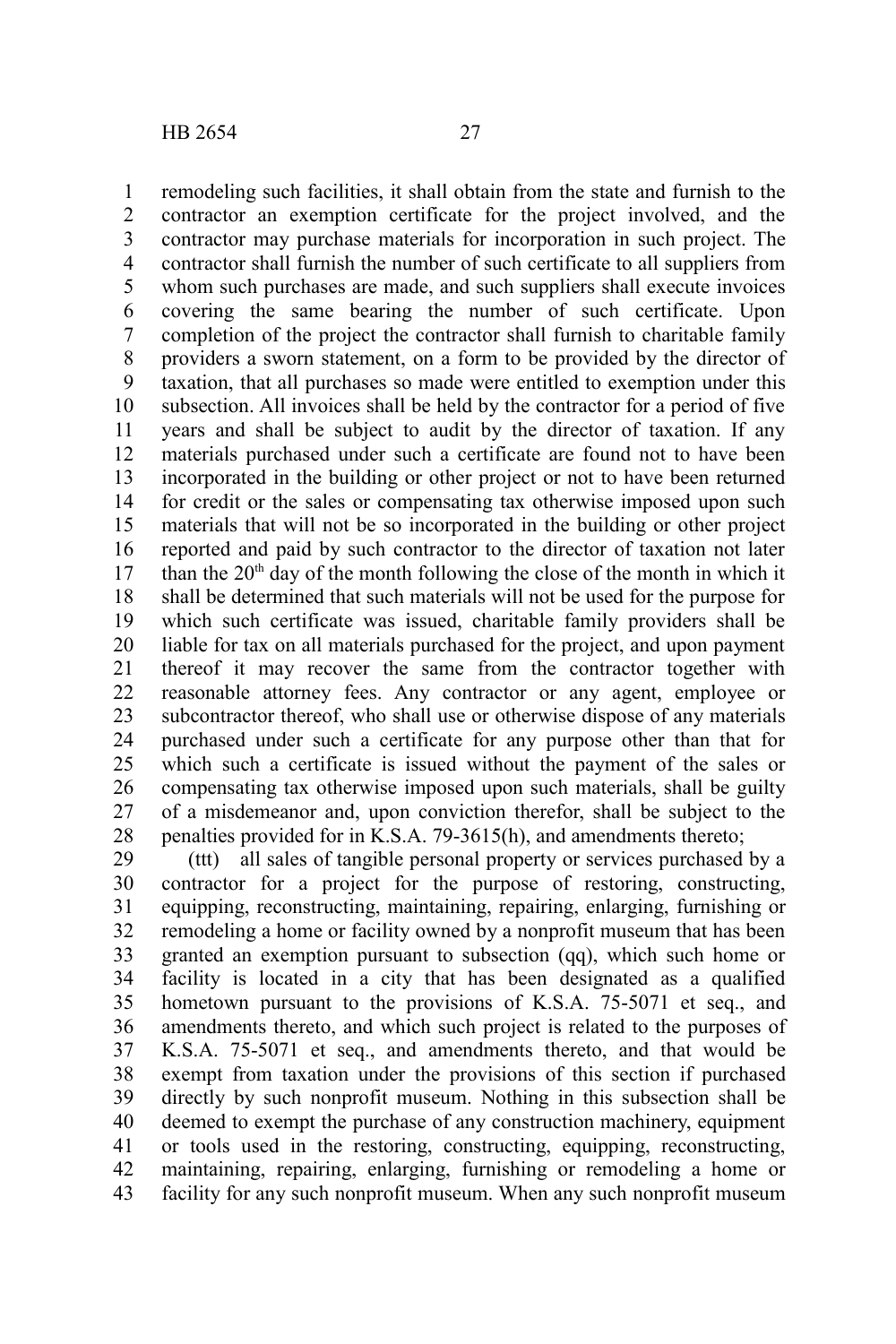shall contract for the purpose of restoring, constructing, equipping, reconstructing, maintaining, repairing, enlarging, furnishing or remodeling a home or facility, it shall obtain from the state and furnish to the contractor an exemption certificate for the project involved, and the contractor may purchase materials for incorporation in such project. The contractor shall furnish the number of such certificates to all suppliers from whom such purchases are made, and such suppliers shall execute invoices covering the same bearing the number of such certificate. Upon completion of the project, the contractor shall furnish to such nonprofit museum a sworn statement on a form to be provided by the director of taxation that all purchases so made were entitled to exemption under this subsection. All invoices shall be held by the contractor for a period of five years and shall be subject to audit by the director of taxation. If any materials purchased under such a certificate are found not to have been incorporated in the building or other project or not to have been returned for credit or the sales or compensating tax otherwise imposed upon such materials that will not be so incorporated in a home or facility or other project reported and paid by such contractor to the director of taxation not later than the  $20<sup>th</sup>$  day of the month following the close of the month in which it shall be determined that such materials will not be used for the purpose for which such certificate was issued, such nonprofit museum shall be liable for tax on all materials purchased for the project, and upon payment thereof it may recover the same from the contractor together with reasonable attorney fees. Any contractor or any agent, employee or subcontractor thereof, who shall use or otherwise dispose of any materials purchased under such a certificate for any purpose other than that for 1 2 3 4 5 6 7 8 9 10 11 12 13 14 15 16 17 18 19 20 21 22 23 24 25

which such a certificate is issued without the payment of the sales or compensating tax otherwise imposed upon such materials, shall be guilty of a misdemeanor and, upon conviction therefor, shall be subject to the penalties provided for in K.S.A. 79-3615(h), and amendments thereto; 26 27 28 29 30

(uuu) all sales of tangible personal property and services purchased by Kansas children's service league, hereinafter referred to as KCSL, which is exempt from federal income taxation pursuant to section 501(c) (3) of the federal internal revenue code of 1986, and which such property and services are used for the purpose of providing for the prevention and treatment of child abuse and maltreatment as well as meeting additional critical needs for children, juveniles and family, and all sales of any such property by or on behalf of KCSL for any such purpose; and all sales of tangible personal property or services purchased by a contractor for the purpose of constructing, maintaining, repairing, enlarging, furnishing or remodeling facilities for the operation of services for KCSL for any such purpose that would be exempt from taxation under the provisions of this section if purchased directly by KCSL. Nothing in this subsection shall be 31 32 33 34 35 36 37 38 39 40 41 42 43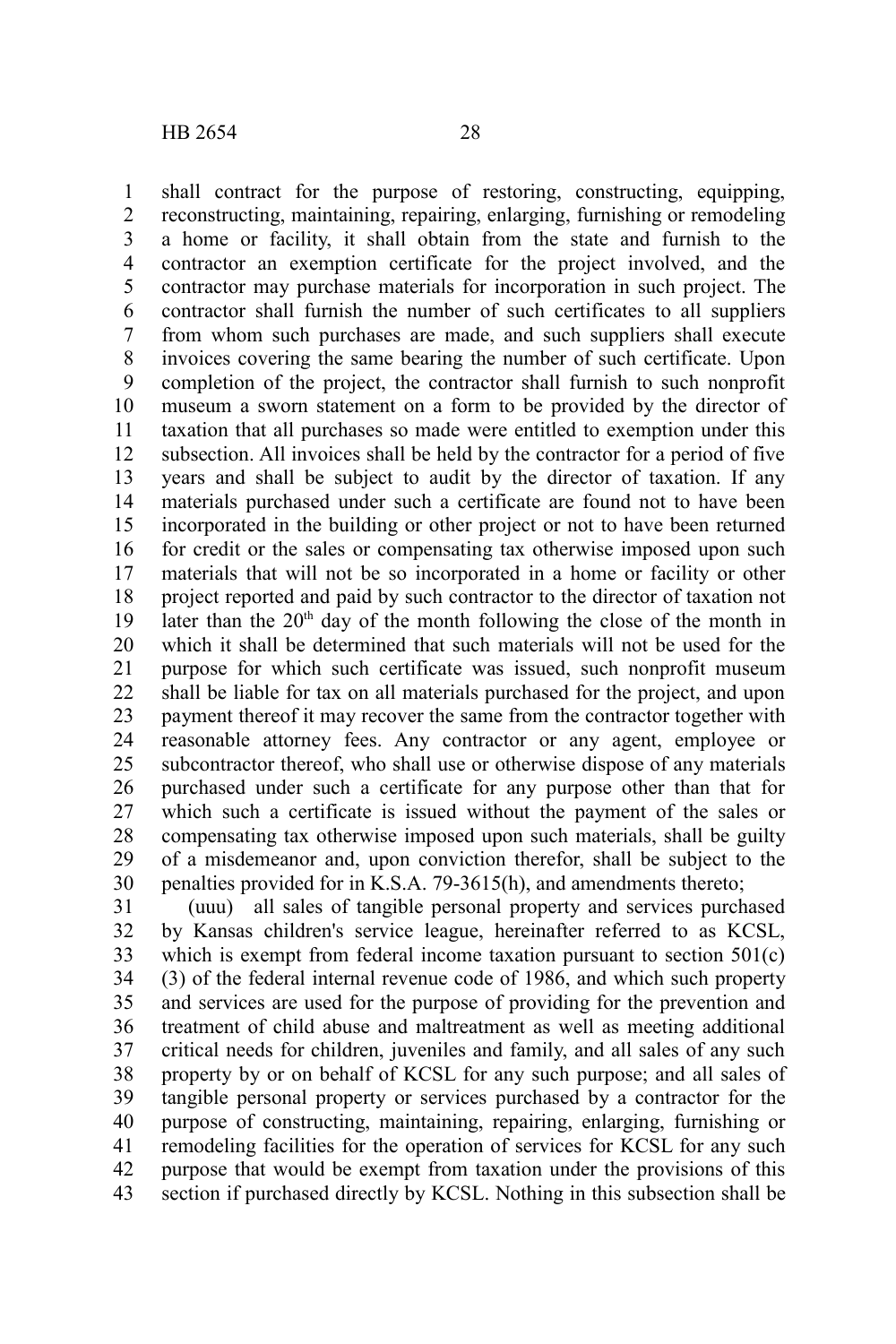deemed to exempt the purchase of any construction machinery, equipment or tools used in the constructing, maintaining, repairing, enlarging, furnishing or remodeling such facilities for KCSL. When KCSL contracts for the purpose of constructing, maintaining, repairing, enlarging, furnishing or remodeling such facilities, it shall obtain from the state and furnish to the contractor an exemption certificate for the project involved, and the contractor may purchase materials for incorporation in such project. The contractor shall furnish the number of such certificate to all suppliers from whom such purchases are made, and such suppliers shall execute invoices covering the same bearing the number of such certificate. Upon completion of the project the contractor shall furnish to KCSL a sworn statement, on a form to be provided by the director of taxation, that all purchases so made were entitled to exemption under this subsection. All invoices shall be held by the contractor for a period of five years and shall be subject to audit by the director of taxation. If any materials purchased under such a certificate are found not to have been incorporated in the building or other project or not to have been returned for credit or the sales or compensating tax otherwise imposed upon such materials that will not be so incorporated in the building or other project reported and paid by such contractor to the director of taxation not later than the  $20<sup>th</sup>$ day of the month following the close of the month in which it shall be determined that such materials will not be used for the purpose for which such certificate was issued, KCSL shall be liable for tax on all materials purchased for the project, and upon payment thereof it may recover the same from the contractor together with reasonable attorney fees. Any contractor or any agent, employee or subcontractor thereof, who shall use or otherwise dispose of any materials purchased under such a certificate for any purpose other than that for which such a certificate is issued without the payment of the sales or compensating tax otherwise imposed upon such materials, shall be guilty of a misdemeanor and, upon conviction therefor, shall be subject to the penalties provided for in K.S.A. 79-3615(h), and amendments thereto; 1 2 3 4 5 6 7 8 9 10 11 12 13 14 15 16 17 18 19 20 21 22 23 24 25 26 27 28 29 30 31 32

(vvv) all sales of tangible personal property or services, including the renting and leasing of tangible personal property or services, purchased by jazz in the woods, inc., a Kansas corporation that is exempt from federal income taxation pursuant to section  $501(c)(3)$  of the federal internal revenue code, for the purpose of providing jazz in the woods, an event benefiting children-in-need and other nonprofit charities assisting such children, and all sales of any such property by or on behalf of such organization for such purpose; 33 34 35 36 37 38 39 40

(www) all sales of tangible personal property purchased by or on behalf of the Frontenac education foundation, which is exempt from federal income taxation pursuant to section 501(c)(3) of the federal 41 42 43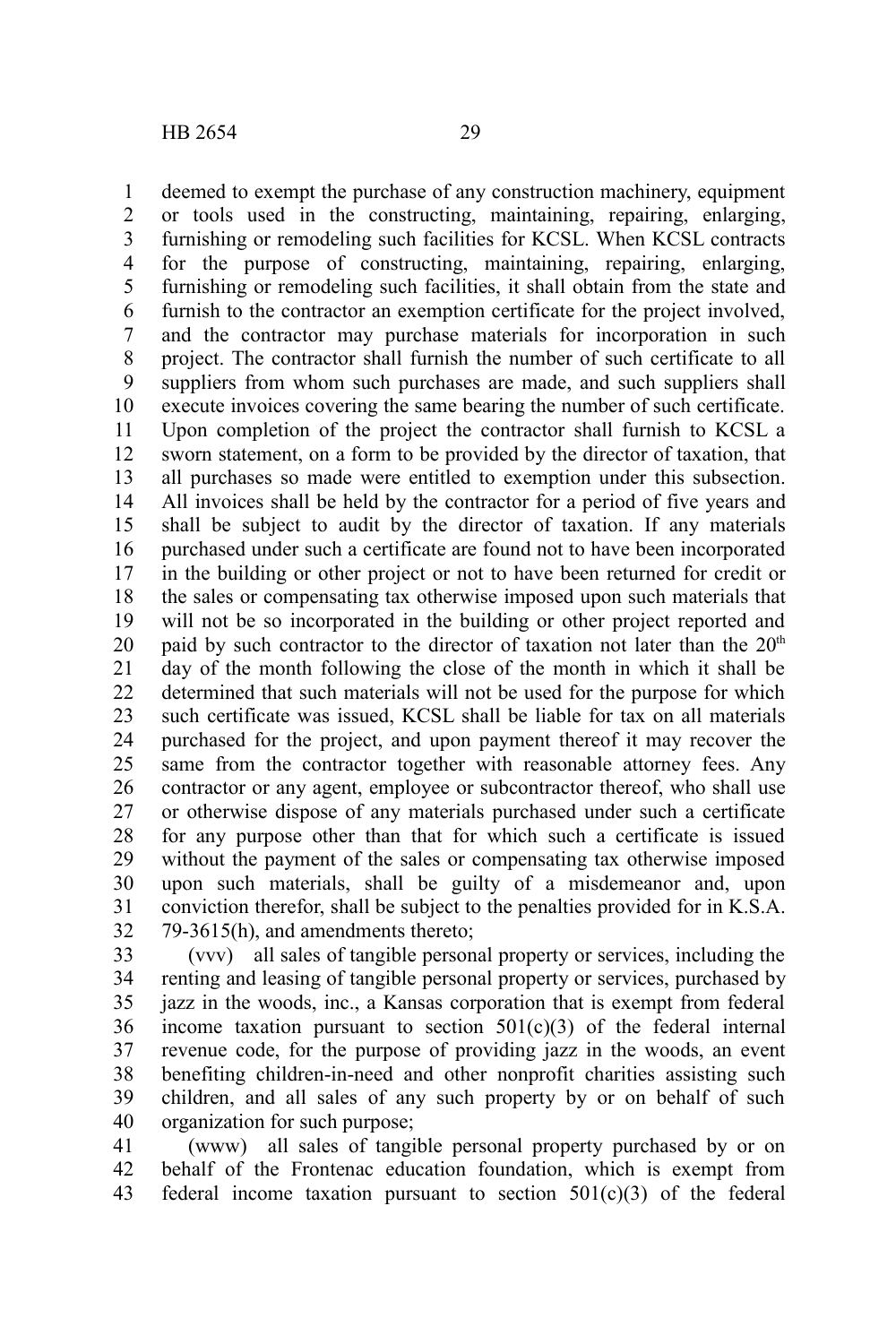internal revenue code, for the purpose of providing education support for students, and all sales of any such property by or on behalf of such organization for such purpose; 1 2 3

(xxx) all sales of personal property and services purchased by the booth theatre foundation, inc., an organization, which is exempt from federal income taxation pursuant to section  $501(c)(3)$  of the federal internal revenue code of 1986, and which such personal property and services are used by any such organization in the constructing, equipping, reconstructing, maintaining, repairing, enlarging, furnishing or remodeling of the booth theatre, and all sales of tangible personal property or services purchased by a contractor for the purpose of constructing, equipping, reconstructing, maintaining, repairing, enlarging, furnishing or remodeling the booth theatre for such organization, that would be exempt from taxation under the provisions of this section if purchased directly by such organization. Nothing in this subsection shall be deemed to exempt the purchase of any construction machinery, equipment or tools used in the constructing, equipping, reconstructing, maintaining, repairing, enlarging, furnishing or remodeling facilities for any such organization. When any such organization shall contract for the purpose of constructing, equipping, reconstructing, maintaining, repairing, enlarging, furnishing or remodeling facilities, it shall obtain from the state and furnish to the contractor an exemption certificate for the project involved, and the contractor may purchase materials for incorporation in such project. The contractor shall furnish the number of such certificate to all suppliers from whom such purchases are made, and such suppliers shall execute invoices covering the same bearing the number of such certificate. Upon completion of the project the contractor shall furnish to such organization concerned a sworn statement, on a form to be provided by the director of taxation, that all purchases so made were entitled to exemption under this subsection. All invoices shall be held by the contractor for a period of five years and shall be subject to audit by the director of taxation. If any materials purchased under such a certificate are found not to have been incorporated in such facilities or not to have been returned for credit or the sales or compensating tax otherwise imposed upon such materials that will not be so incorporated in such facilities reported and paid by such contractor to the director of taxation not later than the  $20<sup>th</sup>$  day of the month following the close of the month in which it shall be determined that such materials will not be used for the purpose for which such certificate was issued, such organization concerned shall be liable for tax on all materials purchased for the project, and upon payment thereof it may recover the same from the contractor together with reasonable attorney fees. Any contractor or any agent, employee or subcontractor thereof, who shall use or otherwise dispose of any materials purchased under such a certificate for any purpose 4 5 6 7 8 9 10 11 12 13 14 15 16 17 18 19 20 21 22 23 24 25 26 27 28 29 30 31 32 33 34 35 36 37 38 39 40 41 42 43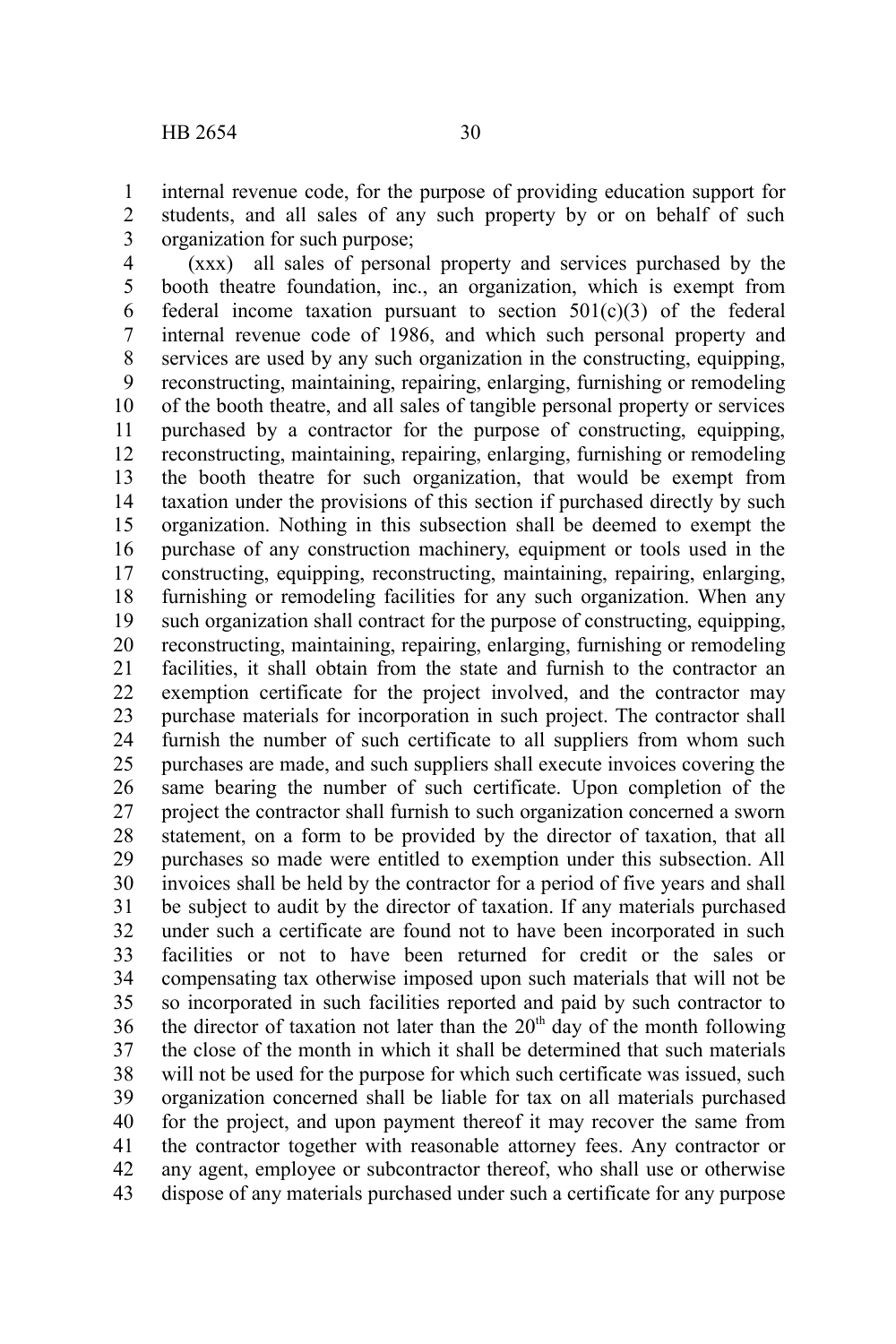other than that for which such a certificate is issued without the payment of the sales or compensating tax otherwise imposed upon such materials, shall be guilty of a misdemeanor and, upon conviction therefor, shall be subject to the penalties provided for in K.S.A. 79-3615(h), and amendments thereto. Sales tax paid on and after January 1, 2007, but prior to the effective date of this act upon the gross receipts received from any sale which would have been exempted by the provisions of this subsection had such sale occurred after the effective date of this act shall be refunded. Each claim for a sales tax refund shall be verified and submitted to the director of taxation upon forms furnished by the director and shall be accompanied by any additional documentation required by the director. The director shall review each claim and shall refund that amount of sales tax paid as determined under the provisions of this subsection. All refunds shall be paid from the sales tax refund fund upon warrants of the director of accounts and reports pursuant to vouchers approved by the director or the director's designee; 1 2 3 4 5 6 7 8 9 10 11 12 13 14 15 16

(yyy) all sales of tangible personal property and services purchased by TLC charities foundation, inc., hereinafter referred to as TLC charities, which is exempt from federal income taxation pursuant to section 501(c) (3) of the federal internal revenue code of 1986, and which such property and services are used for the purpose of encouraging private philanthropy to further the vision, values, and goals of TLC for children and families, inc.; and all sales of such property and services by or on behalf of TLC charities for any such purpose and all sales of tangible personal property or services purchased by a contractor for the purpose of constructing, maintaining, repairing, enlarging, furnishing or remodeling facilities for the operation of services for TLC charities for any such purpose that would be exempt from taxation under the provisions of this section if purchased directly by TLC charities. Nothing in this subsection shall be deemed to exempt the purchase of any construction machinery, equipment or tools used in the constructing, maintaining, repairing, enlarging, furnishing or remodeling such facilities for TLC charities. When TLC charities contracts for the purpose of constructing, maintaining, repairing, enlarging, furnishing or remodeling such facilities, it shall obtain from the state and furnish to the contractor an exemption certificate for the project involved, and the contractor may purchase materials for incorporation in such project. The contractor shall furnish the number of such certificate to all suppliers from whom such purchases are made, and such suppliers shall execute invoices covering the same bearing the number of such certificate. Upon completion of the project the contractor shall furnish to TLC charities a sworn statement, on a form to be provided by the director of taxation, that all purchases so made were entitled to exemption under this subsection. All invoices shall be held by the contractor for a period of five 17 18 19 20 21 22 23 24 25 26 27 28 29 30 31 32 33 34 35 36 37 38 39 40 41 42 43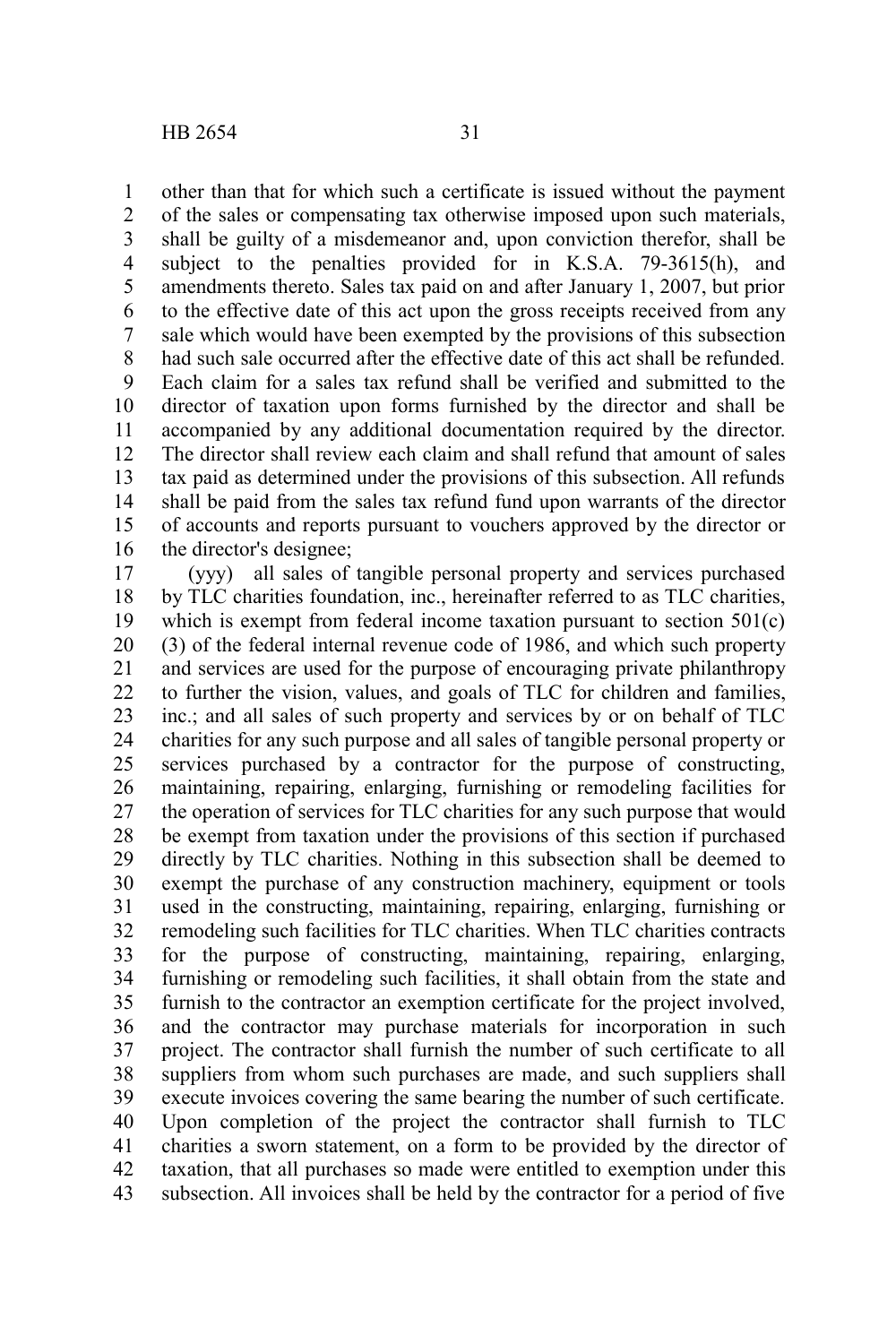years and shall be subject to audit by the director of taxation. If any materials purchased under such a certificate are found not to have been incorporated in the building or other project or not to have been returned for credit or the sales or compensating tax otherwise imposed upon such materials that will not be incorporated into the building or other project reported and paid by such contractor to the director of taxation not later than the  $20<sup>th</sup>$  day of the month following the close of the month in which it shall be determined that such materials will not be used for the purpose for which such certificate was issued, TLC charities shall be liable for tax on all materials purchased for the project, and upon payment thereof it may recover the same from the contractor together with reasonable attorney fees. Any contractor or any agent, employee or subcontractor thereof, who shall use or otherwise dispose of any materials purchased under such a certificate for any purpose other than that for which such a certificate is issued without the payment of the sales or compensating tax otherwise imposed upon such materials, shall be guilty of a misdemeanor and, upon conviction therefor, shall be subject to the penalties provided for in K.S.A. 79-3615(h), and amendments thereto; 1 2 3 4 5 6 7 8 9 10 11 12 13 14 15 16 17 18

(zzz) all sales of tangible personal property purchased by the rotary club of shawnee foundation, which is exempt from federal income taxation pursuant to section  $501(c)(3)$  of the federal internal revenue code of 1986, as amended, used for the purpose of providing contributions to community service organizations and scholarships; 19 20 21 22 23

(aaaa) all sales of personal property and services purchased by or on behalf of victory in the valley, inc., which is exempt from federal income taxation pursuant to section  $501(c)(3)$  of the federal internal revenue code, for the purpose of providing a cancer support group and services for persons with cancer, and all sales of any such property by or on behalf of any such organization for any such purpose; 24 25 26 27 28 29

(bbbb) all sales of entry or participation fees, charges or tickets by Guadalupe health foundation, which is exempt from federal income taxation pursuant to section  $501(c)(3)$  of the federal internal revenue code, for such organization's annual fundraising event which purpose is to provide health care services for uninsured workers; 30 31 32 33 34

(cccc) all sales of tangible personal property or services purchased by or on behalf of wayside waifs, inc., which is exempt from federal income taxation pursuant to section  $501(c)(3)$  of the federal internal revenue code, for the purpose of providing such organization's annual fundraiser, an event whose purpose is to support the care of homeless and abandoned animals, animal adoption efforts, education programs for children and efforts to reduce animal over-population and animal welfare services, and all sales of any such property, including entry or participation fees or charges, by or on behalf of such organization for such purpose; 35 36 37 38 39 40 41 42 43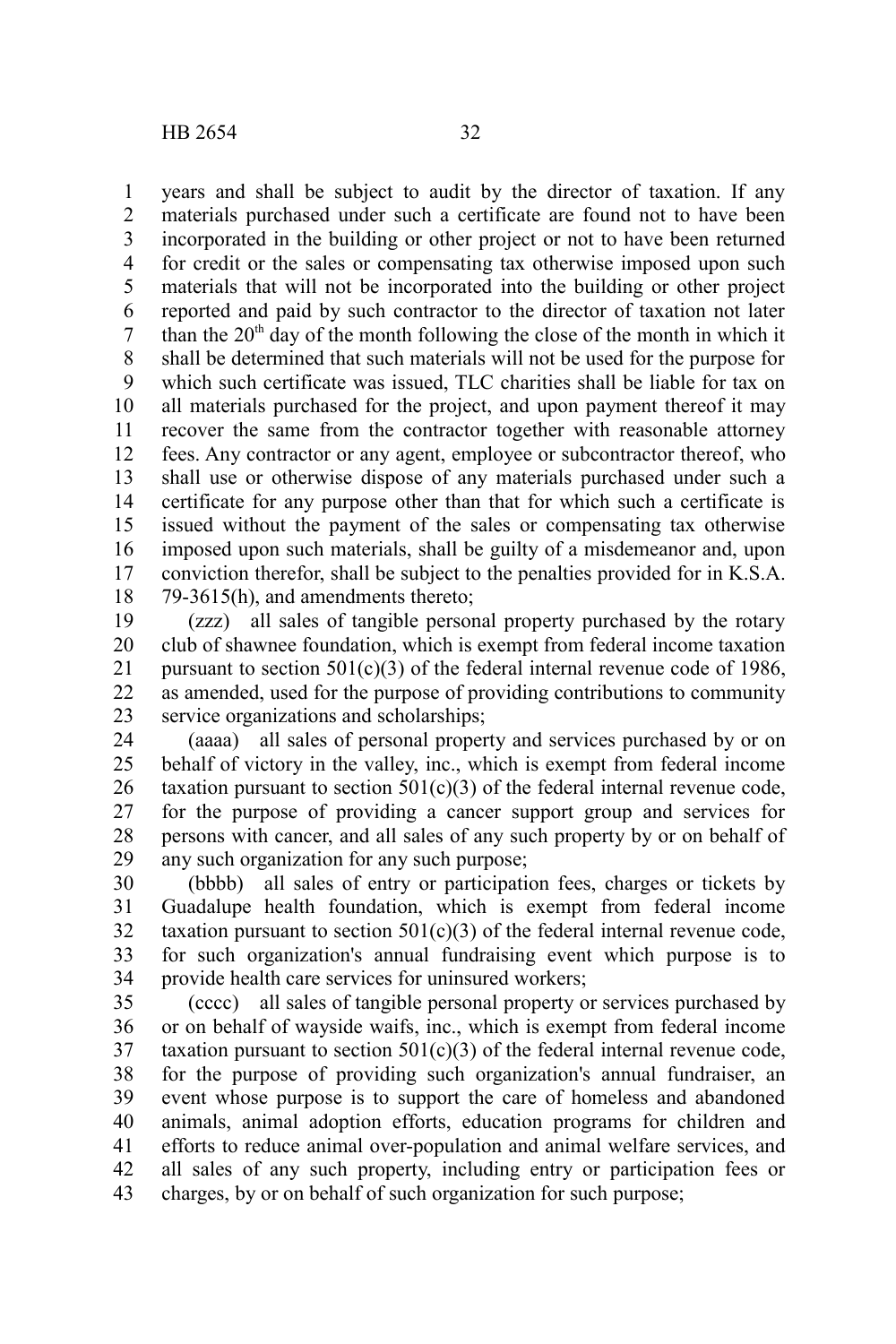(dddd) all sales of tangible personal property or services purchased by or on behalf of goodwill industries or Easter seals of Kansas, inc., both of which are exempt from federal income taxation pursuant to section  $501(c)(3)$  of the federal internal revenue code, for the purpose of providing education, training and employment opportunities for people with disabilities and other barriers to employment; 1 2 3 4 5 6

(eeee) all sales of tangible personal property or services purchased by or on behalf of all American beef battalion, inc., which is exempt from federal income taxation pursuant to section  $501(c)(3)$  of the federal internal revenue code, for the purpose of educating, promoting and participating as a contact group through the beef cattle industry in order to carry out such projects that provide support and morale to members of the United States armed forces and military services; 7 8 9 10 11 12 13

(ffff) all sales of tangible personal property and services purchased by sheltered living, inc., which is exempt from federal income taxation pursuant to section  $501(c)(3)$  of the federal internal revenue code of 1986, and which such property and services are used for the purpose of providing residential and day services for people with developmental disabilities or intellectual disability, or both, and all sales of any such property by or on behalf of sheltered living, inc., for any such purpose; and all sales of tangible personal property or services purchased by a contractor for the purpose of rehabilitating, constructing, maintaining, repairing, enlarging, furnishing or remodeling homes and facilities for sheltered living, inc., for any such purpose that would be exempt from taxation under the provisions of this section if purchased directly by sheltered living, inc. Nothing in this subsection shall be deemed to exempt the purchase of any construction machinery, equipment or tools used in the constructing, maintaining, repairing, enlarging, furnishing or remodeling such homes and facilities for sheltered living, inc. When sheltered living, inc., contracts for the purpose of rehabilitating, constructing, maintaining, repairing, enlarging, furnishing or remodeling such homes and facilities, it shall obtain from the state and furnish to the contractor an exemption certificate for the project involved, and the contractor may purchase materials for incorporation in such project. The contractor shall furnish the number of such certificate to all suppliers from whom such purchases are made, and such suppliers shall execute invoices covering the same bearing the number of such certificate. Upon completion of the project the contractor shall furnish to sheltered living, inc., a sworn statement, on a form to be provided by the director of taxation, that all purchases so made were entitled to exemption under this subsection. All invoices shall be held by the contractor for a period of five years and shall be subject to audit by the director of taxation. If any materials purchased under such a certificate are found not to have been incorporated in the building or other project or 14 15 16 17 18 19 20 21 22 23 24 25 26 27 28 29 30 31 32 33 34 35 36 37 38 39 40 41 42 43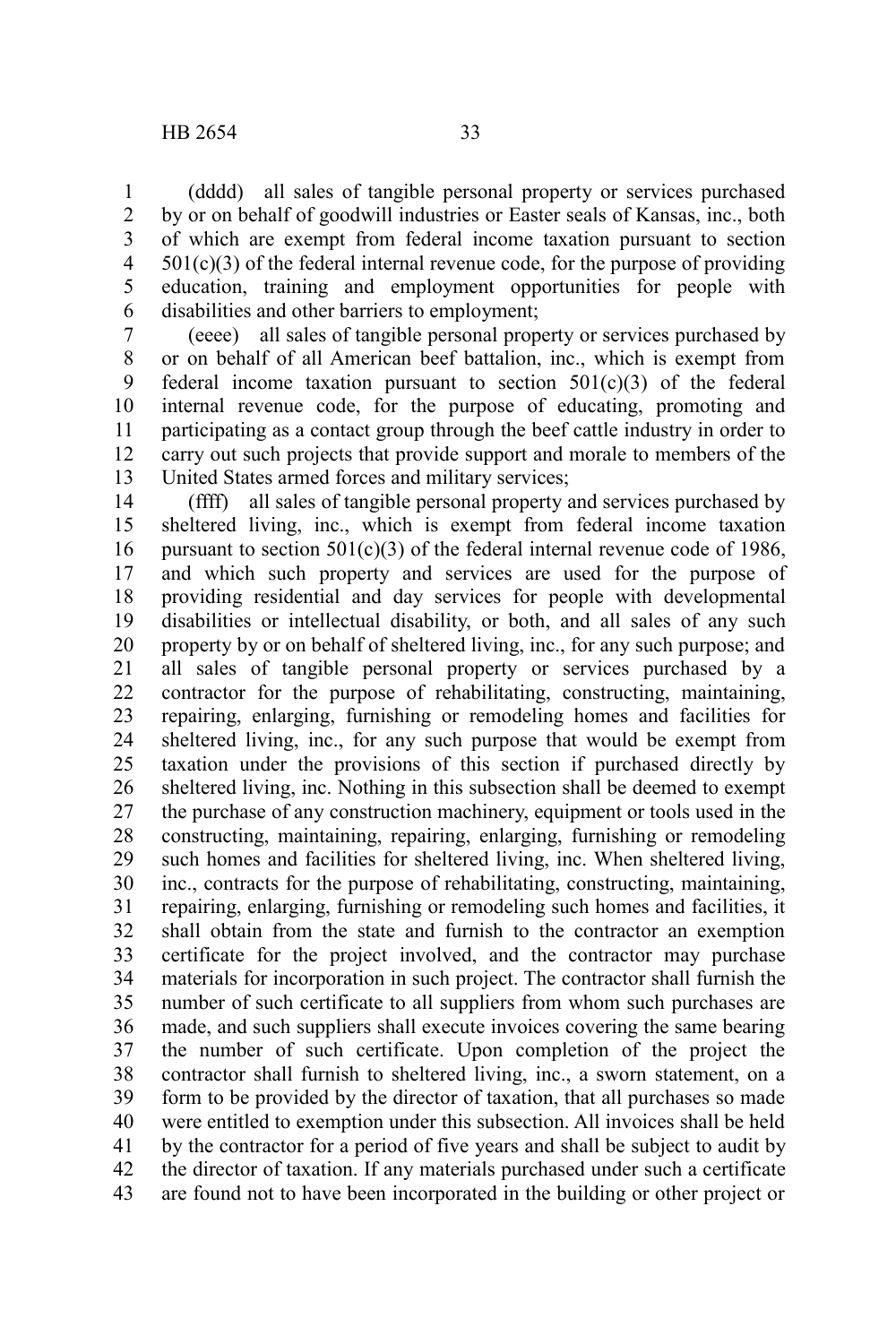not to have been returned for credit or the sales or compensating tax otherwise imposed upon such materials that will not be so incorporated in the building or other project reported and paid by such contractor to the director of taxation not later than the  $20<sup>th</sup>$  day of the month following the close of the month in which it shall be determined that such materials will not be used for the purpose for which such certificate was issued, sheltered living, inc., shall be liable for tax on all materials purchased for the project, and upon payment thereof it may recover the same from the contractor together with reasonable attorney fees. Any contractor or any agent, employee or subcontractor thereof, who shall use or otherwise dispose of any materials purchased under such a certificate for any purpose other than that for which such a certificate is issued without the payment of the sales or compensating tax otherwise imposed upon such materials, shall be guilty of a misdemeanor and, upon conviction therefor, shall be subject to the penalties provided for in K.S.A. 79-3615(h), and amendments thereto; 1 2 3 4 5 6 7 8 9 10 11 12 13 14 15 16

(gggg) all sales of game birds for which the primary purpose is use in hunting; 17 18

(hhhh) all sales of tangible personal property or services purchased on or after July 1, 2014, for the purpose of and in conjunction with constructing, reconstructing, enlarging or remodeling a business identified under the North American industry classification system (NAICS) subsectors 1123, 1124, 112112, 112120 or 112210, and the sale and installation of machinery and equipment purchased for installation at any such business. The exemption provided in this subsection shall not apply to projects that have actual total costs less than \$50,000. When a person contracts for the construction, reconstruction, enlargement or remodeling of any such business, such person shall obtain from the state and furnish to the contractor an exemption certificate for the project involved, and the contractor may purchase materials, machinery and equipment for incorporation in such project. The contractor shall furnish the number of such certificates to all suppliers from whom such purchases are made, and such suppliers shall execute invoices covering the same bearing the number of such certificate. Upon completion of the project, the contractor shall furnish to the owner of the business a sworn statement, on a form to be provided by the director of taxation, that all purchases so made were entitled to exemption under this subsection. All invoices shall be held by the contractor for a period of five years and shall be subject to audit by the director of taxation. Any contractor or any agent, employee or subcontractor of the contractor, who shall use or otherwise dispose of any materials, machinery or equipment purchased under such a certificate for any purpose other than that for which such a certificate is issued without the payment of the sales or compensating tax otherwise imposed thereon, 19 20 21 22 23 24 25 26 27 28 29 30 31 32 33 34 35 36 37 38 39 40 41 42 43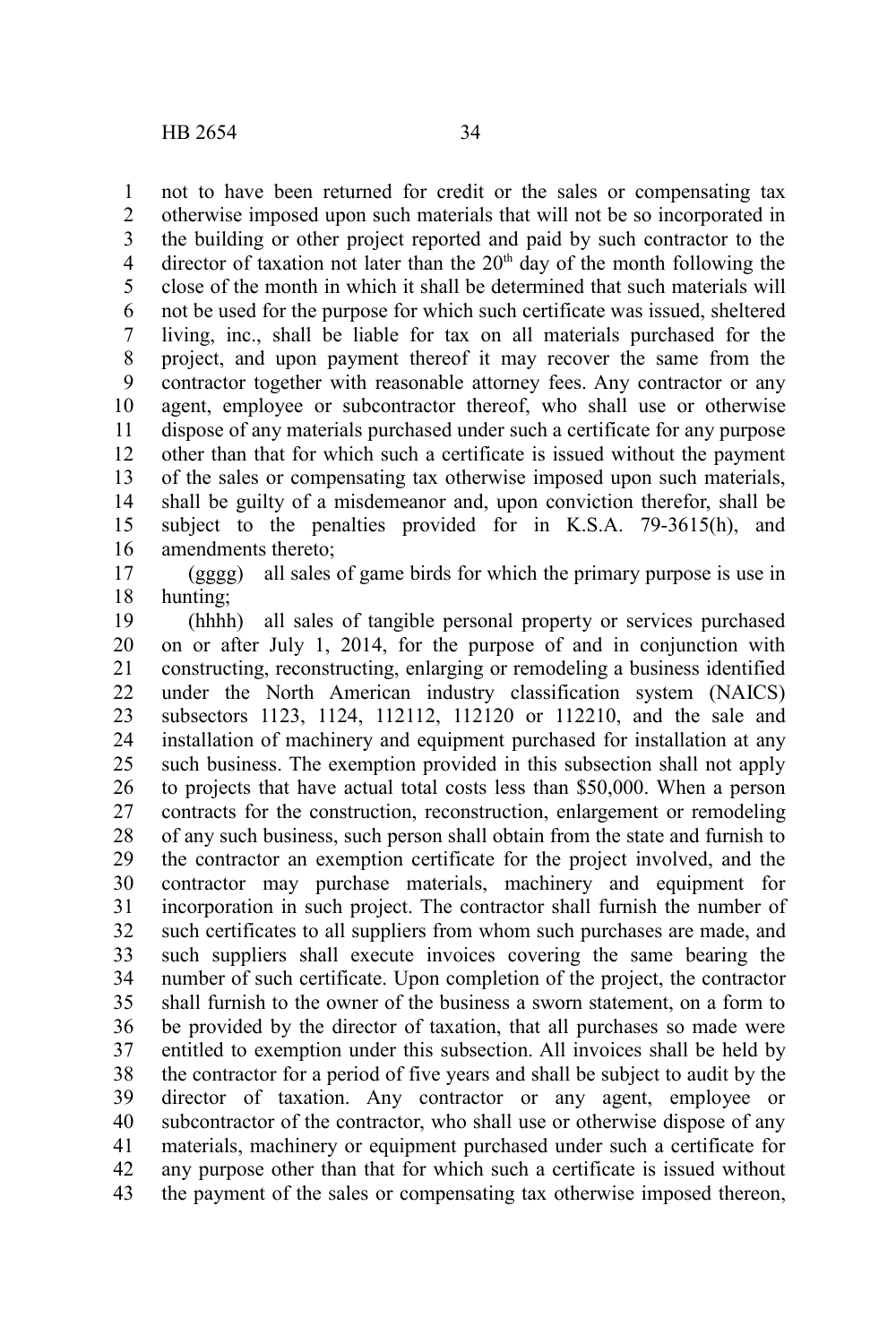shall be guilty of a misdemeanor and, upon conviction therefor, shall be subject to the penalties provided for in K.S.A. 79-3615(h), and amendments thereto; 1 2 3

(iiii) all sales of tangible personal property or services purchased by a contractor for the purpose of constructing, maintaining, repairing, enlarging, furnishing or remodeling facilities for the operation of services for Wichita children's home for any such purpose that would be exempt from taxation under the provisions of this section if purchased directly by Wichita children's home. Nothing in this subsection shall be deemed to exempt the purchase of any construction machinery, equipment or tools used in the constructing, maintaining, repairing, enlarging, furnishing or remodeling such facilities for Wichita children's home. When Wichita children's home contracts for the purpose of constructing, maintaining, repairing, enlarging, furnishing or remodeling such facilities, it shall obtain from the state and furnish to the contractor an exemption certificate for the project involved, and the contractor may purchase materials for incorporation in such project. The contractor shall furnish the number of such certificate to all suppliers from whom such purchases are made, and such suppliers shall execute invoices covering the same bearing the number of such certificate. Upon completion of the project, the contractor shall furnish to Wichita children's home a sworn statement, on a form to be provided by the director of taxation, that all purchases so made were entitled to exemption under this subsection. All invoices shall be held by the contractor for a period of five years and shall be subject to audit by the director of taxation. If any materials purchased under such a certificate are found not to have been incorporated in the building or other project or not to have been returned for credit or the sales or compensating tax otherwise imposed upon such materials that will not be so incorporated in the building or other project reported and paid by such contractor to the director of taxation not later than the  $20<sup>th</sup>$  day of the month following the close of the month in which it shall be determined that such materials will not be used for the purpose for which such certificate was issued, Wichita children's home shall be liable for the tax on all materials purchased for the project, and upon payment, it may recover the same from the contractor together with reasonable attorney fees. Any contractor or any agent, employee or subcontractor, who shall use or otherwise dispose of any materials purchased under such a certificate for any purpose other than that for which such a certificate is issued without the payment of the sales or compensating tax otherwise imposed upon such materials, shall be guilty of a misdemeanor and, upon conviction, shall be subject to the penalties provided for in K.S.A. 79-3615(h), and amendments thereto; 4 5 6 7 8 9 10 11 12 13 14 15 16 17 18 19 20 21 22 23 24 25 26 27 28 29 30 31 32 33 34 35 36 37 38 39 40 41

(jjjj) all sales of tangible personal property or services purchased by or on behalf of the beacon, inc., that is exempt from federal income 42 43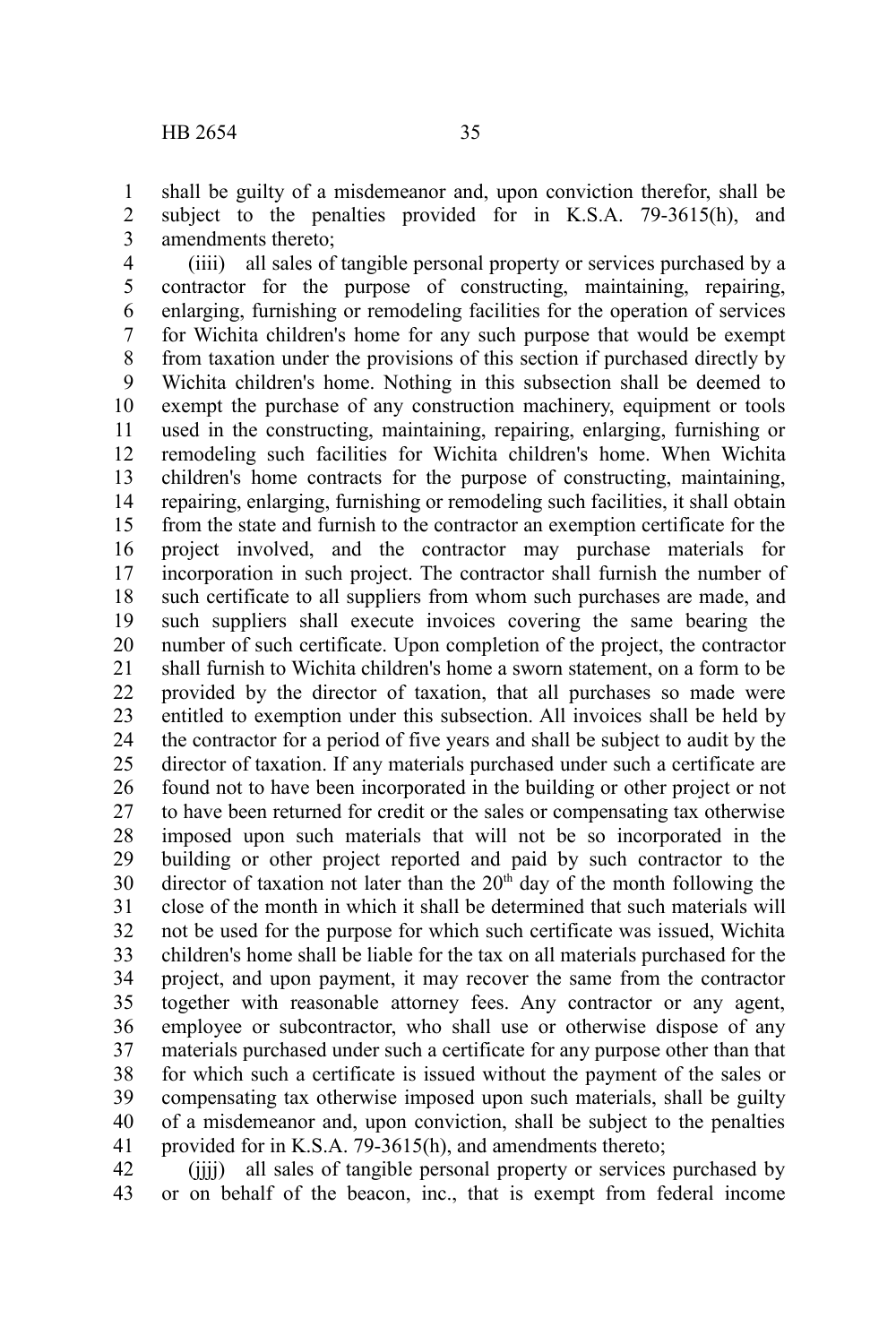taxation pursuant to section  $501(c)(3)$  of the federal internal revenue code, for the purpose of providing those desiring help with food, shelter, clothing and other necessities of life during times of special need; 1 2 3

(kkkk) all sales of tangible personal property and services purchased by or on behalf of reaching out from within, inc., which is exempt from federal income taxation pursuant to section  $501(c)(3)$  of the federal internal revenue code, for the purpose of sponsoring self-help programs for incarcerated persons that will enable such incarcerated persons to become role models for non-violence while in correctional facilities and productive family members and citizens upon return to the community; 4 5 6 7 8 9 10

(llll) all sales of tangible personal property and services purchased by Gove county healthcare endowment foundation, inc., which is exempt from federal income taxation pursuant to section  $501(c)(3)$  of the federal internal revenue code of 1986, and which such property and services are used for the purpose of constructing and equipping an airport in Quinter, Kansas, and all sales of tangible personal property or services purchased by a contractor for the purpose of constructing and equipping an airport in Quinter, Kansas, for such organization, that would be exempt from taxation under the provisions of this section if purchased directly by such organization. Nothing in this subsection shall be deemed to exempt the purchase of any construction machinery, equipment or tools used in the constructing or equipping of facilities for such organization. When such organization shall contract for the purpose of constructing or equipping an airport in Quinter, Kansas, it shall obtain from the state and furnish to the contractor an exemption certificate for the project involved, and the contractor may purchase materials for incorporation in such project. The contractor shall furnish the number of such certificate to all suppliers from whom such purchases are made, and such suppliers shall execute invoices covering the same bearing the number of such certificate. Upon completion of the project, the contractor shall furnish to such organization concerned a sworn statement, on a form to be provided by the director of taxation, that all purchases so made were entitled to exemption under this subsection. All invoices shall be held by the contractor for a period of five years and shall be subject to audit by the director of taxation. If any materials purchased under such a certificate are found not to have been incorporated in such facilities or not to have been returned for credit or the sales or compensating tax otherwise imposed upon such materials that will not be so incorporated in such facilities reported and paid by such contractor to the director of taxation no later than the  $20<sup>th</sup>$  day of the month following the close of the month in which it shall be determined that such materials will not be used for the purpose for which such certificate was issued, such organization concerned shall be liable for tax on all materials purchased for the project, and upon payment thereof it may recover the 11 12 13 14 15 16 17 18 19 20 21 22 23 24 25 26 27 28 29 30 31 32 33 34 35 36 37 38 39 40 41 42 43